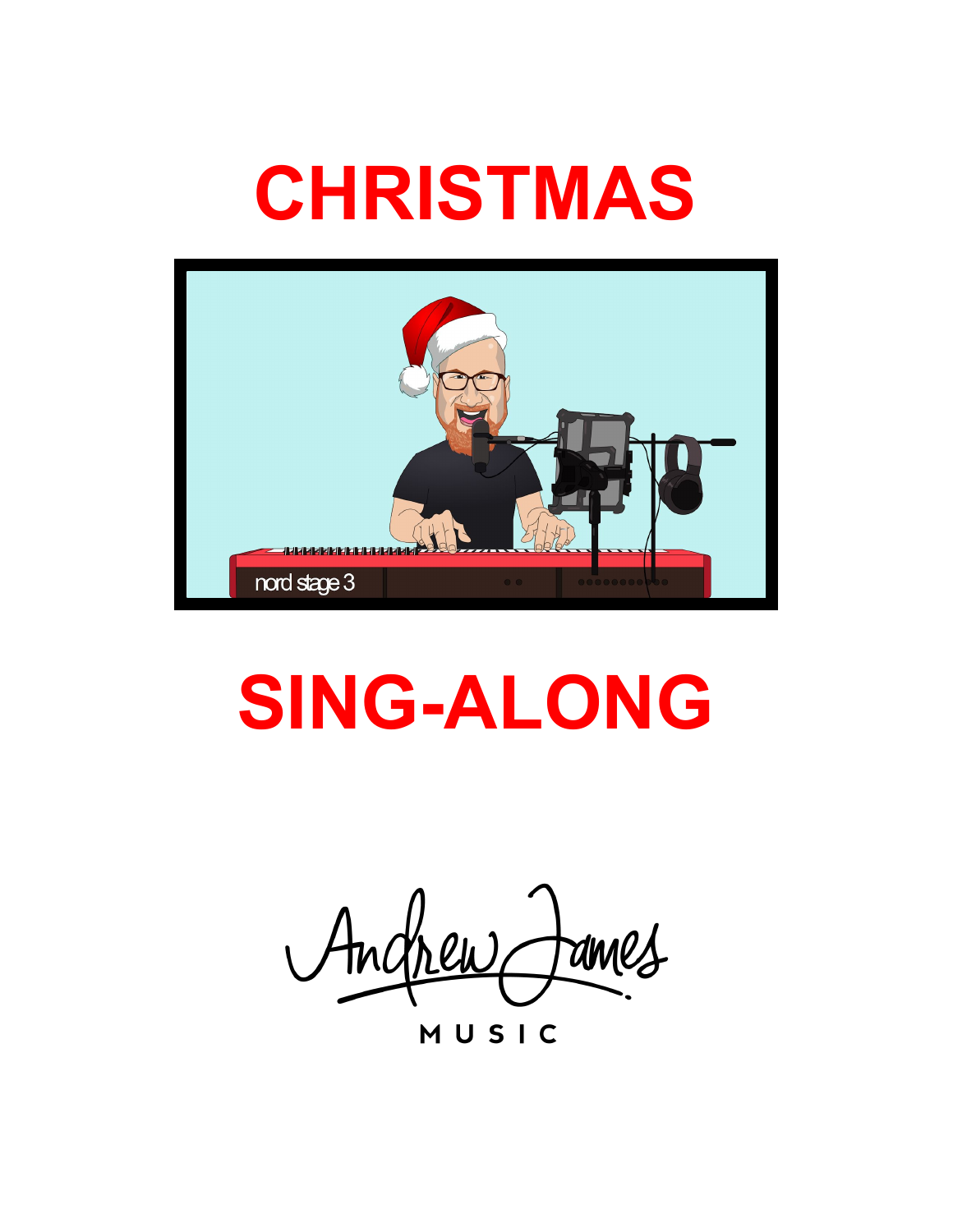#### **IT'S BEGINNING TO LOOK A LOT LIKE CHRISTMAS** Michal Buble

It's beginning to look a lot like Christmas, everywhere you go Take a look in the five and ten glistening once again With candy canes and silver lanes aglow It's beginning to look a lot like Christmas, Toys in ev'ry store But the prettiest sight to see is the holly that will be On your own front door.

A pair of hopalong boots and a pistol that shoots Is the wish of Barney and Ben Dolls that will talk and will go for a walk Is the hope of Janice and Jen And Mom and Dad can hardly wait for school to start again

It's beginning to look a lot like Christmas, everywhere you go There's a tree in the Grand Hotel, one in the park as well, Its the sturdy kind that doesn't mind the snow It's beginning to look a lot like Christmas; Soon the bells will start And the thing that will make them ring is the carol that you sing Right within your heart

**INST** 

It's beginning to look a lot like Christmas, toys in every store But the prettiest sight to see is the holly that will be On your own front door Sure its Christmas, once, more

1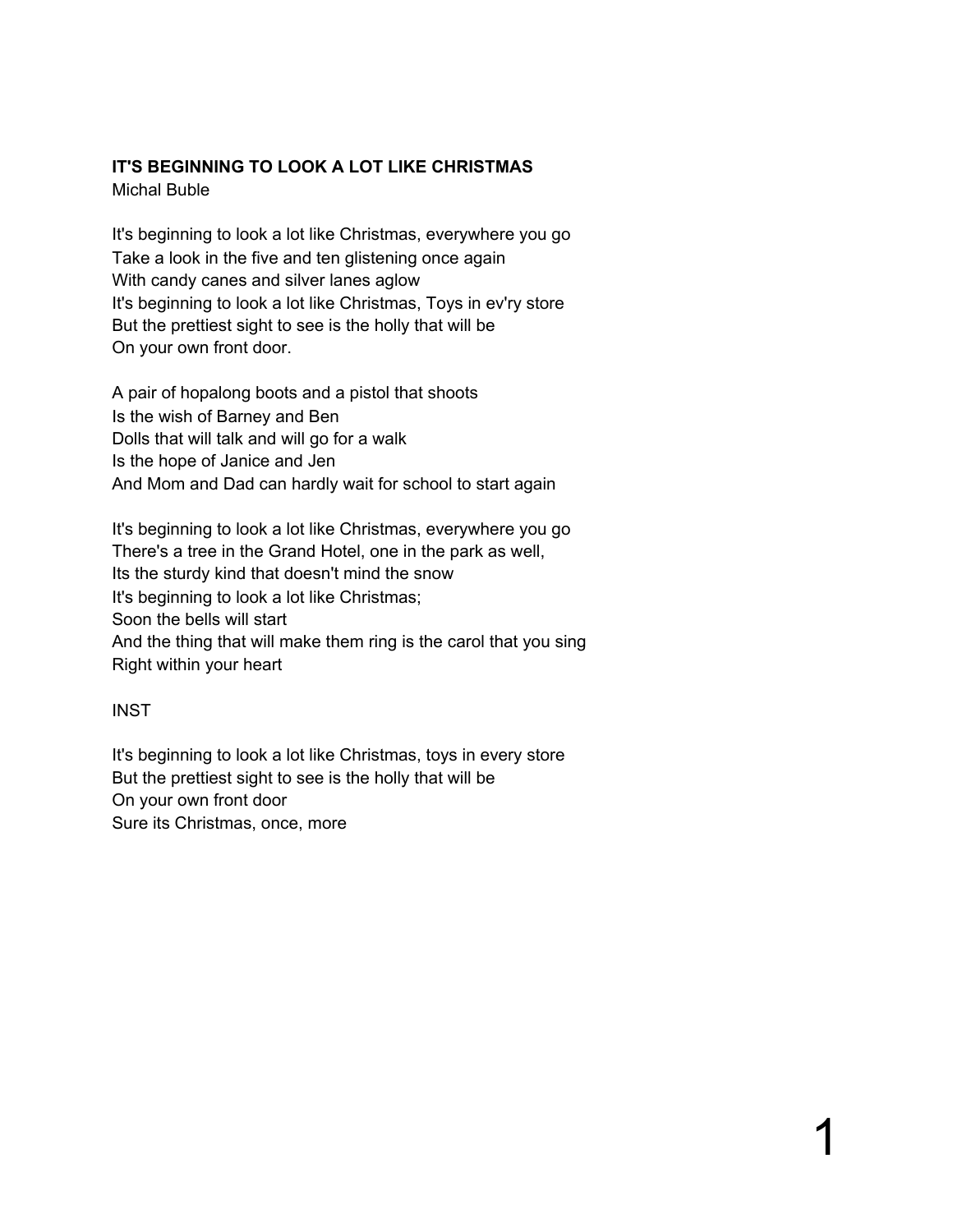#### **SANTA CLAUS IS COMING TO TOWN**

You better watch out You better not cry Better not pout I'm telling you why Santa Claus is coming to town

He's making a list And checking it twice Gonna find out Who's naughty and nice Santa Claus is coming to town

*He sees you when you're sleeping He knows when you're awake He knows if you've been bad or good So be good for goodness sake!*

Oh! You better watch out! You better not cry Better not pout I'm telling you why Santa Claus is coming to town Santa Claus is coming to town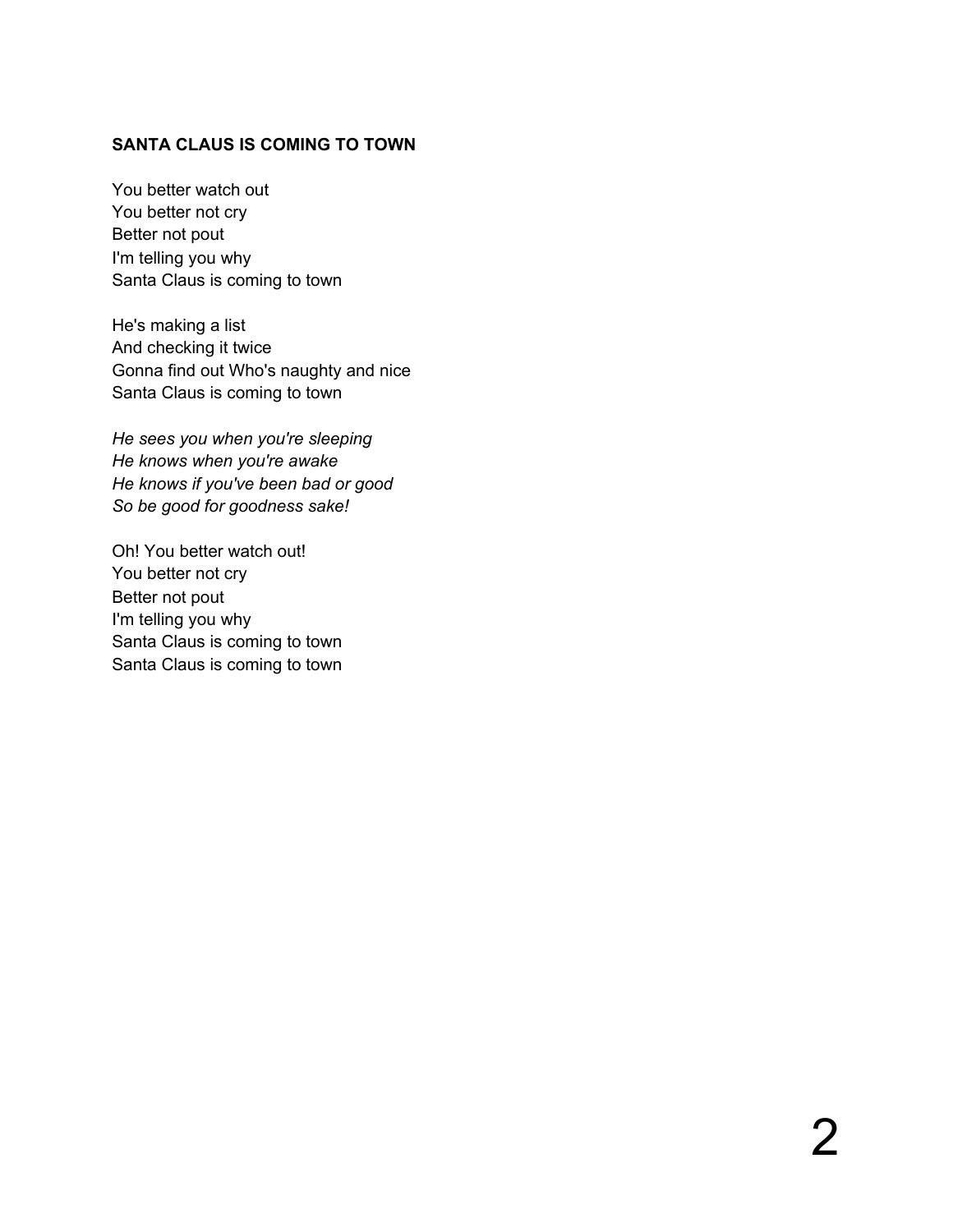# **HAVE YOURSELF A MERRY LITTLE CHRISTMAS**

Have yourself a merry little Christmas Let your heart be light From now on our troubles will be out of sight

Have yourself a merry little Christmas Make the Yuletide gay From now on our troubles will be miles away

Here we are as in olden days Happy golden days of Yore Faithful friends who are dear to us Gather near to us once more

Through the years we all will be together If the fates allow Hang a shining star upon the highest bough And have yourself a merry little Christmas now

#### **INST**

Through the years we all will be together If the fates allow Hang a shining star upon the highest bough And have yourself a merry little Christmas now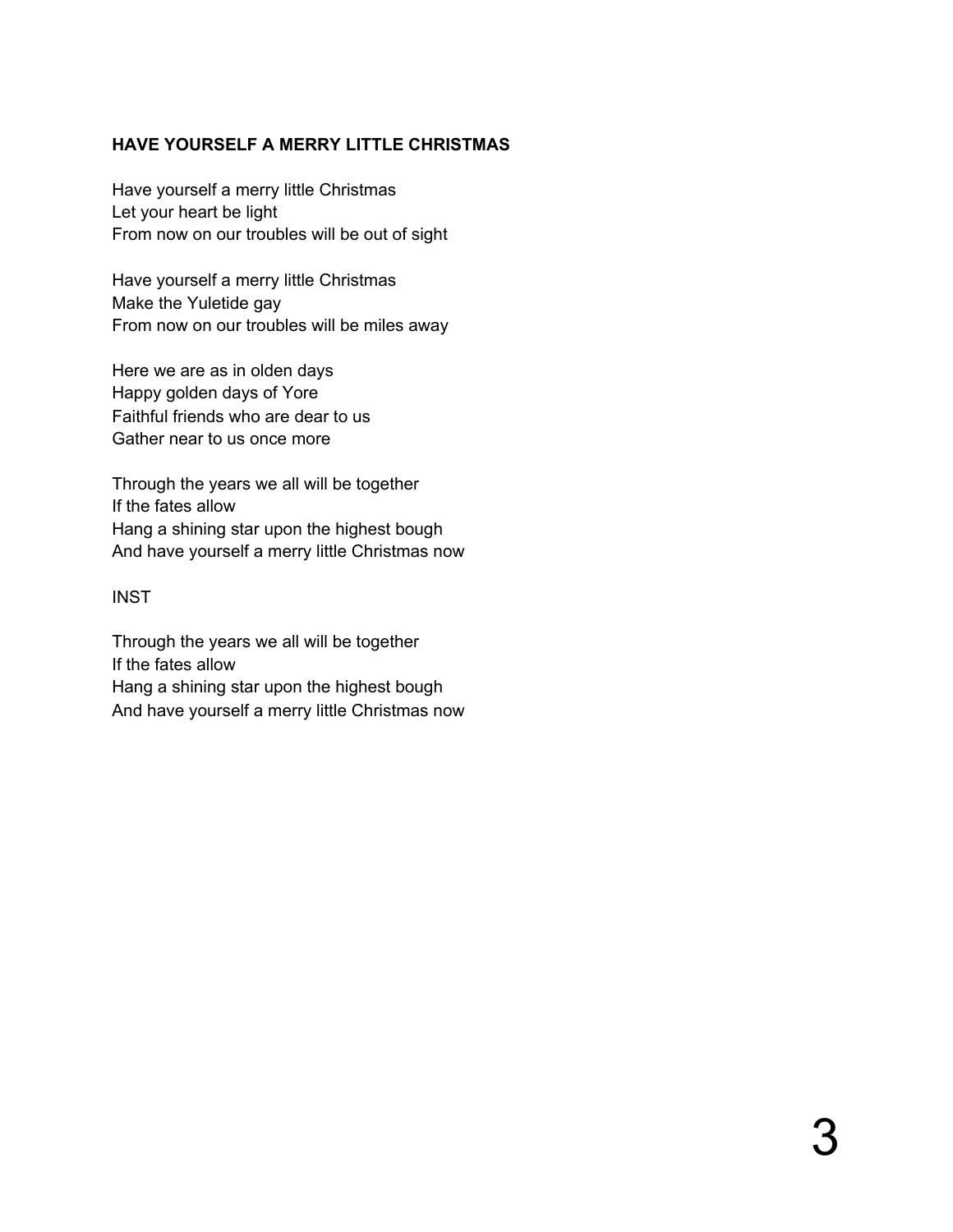#### **WHITE CHRISTMAS**

I'm dreaming of a white Christmas Just like the ones I used to know Where the treetops glisten and children listen To hear sleigh bells in the snow

I'm dreaming of a white Christmas With every Christmas card I write May your days be merry and bright And may all your Christmases be white

**INST** 

I'm dreaming of a white Christmas With every Christmas card I write May your days be merry and bright And may all your Christmases be white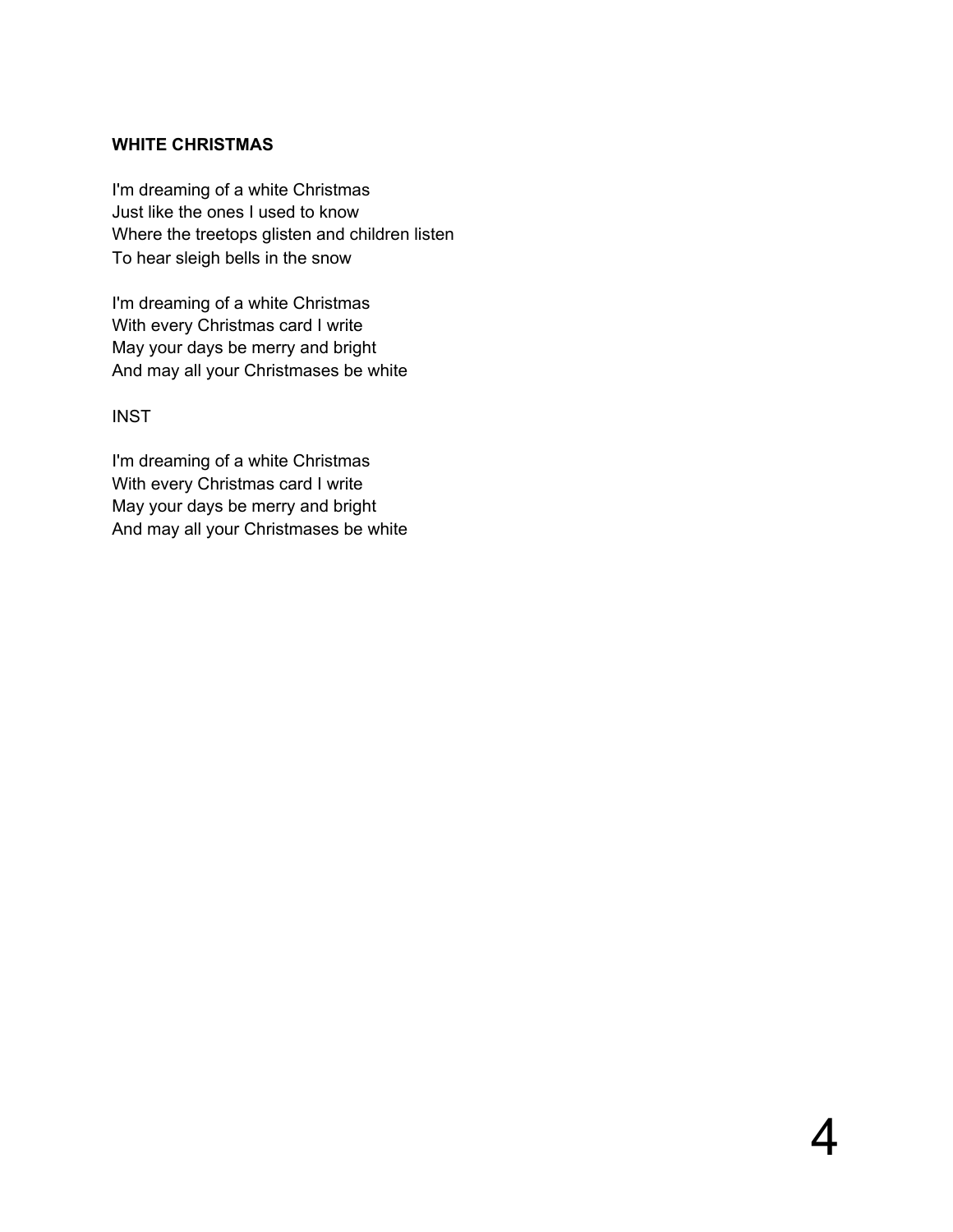#### **THE CHRISTMAS SONG**

Nat King Cole

Chestnuts roasting on an open fire Jack Frost nipping at your nose Yuletide carols being sung by a choir And folks dressed up like Eskimos

Everybody knows a turkey and some mistletoe Help to make the season bright Tiny tots with their eyes all aglow Will find it hard to sleep tonight

They know that Santa's on his way He's loaded lots of toys and goodies on his sleigh And every mother's child is gonna spy To see if reindeer really know how to fly

And so I'm offering this simple phrase To kids from one to ninety-two Although it's been said many times, many ways Merry Christmas to you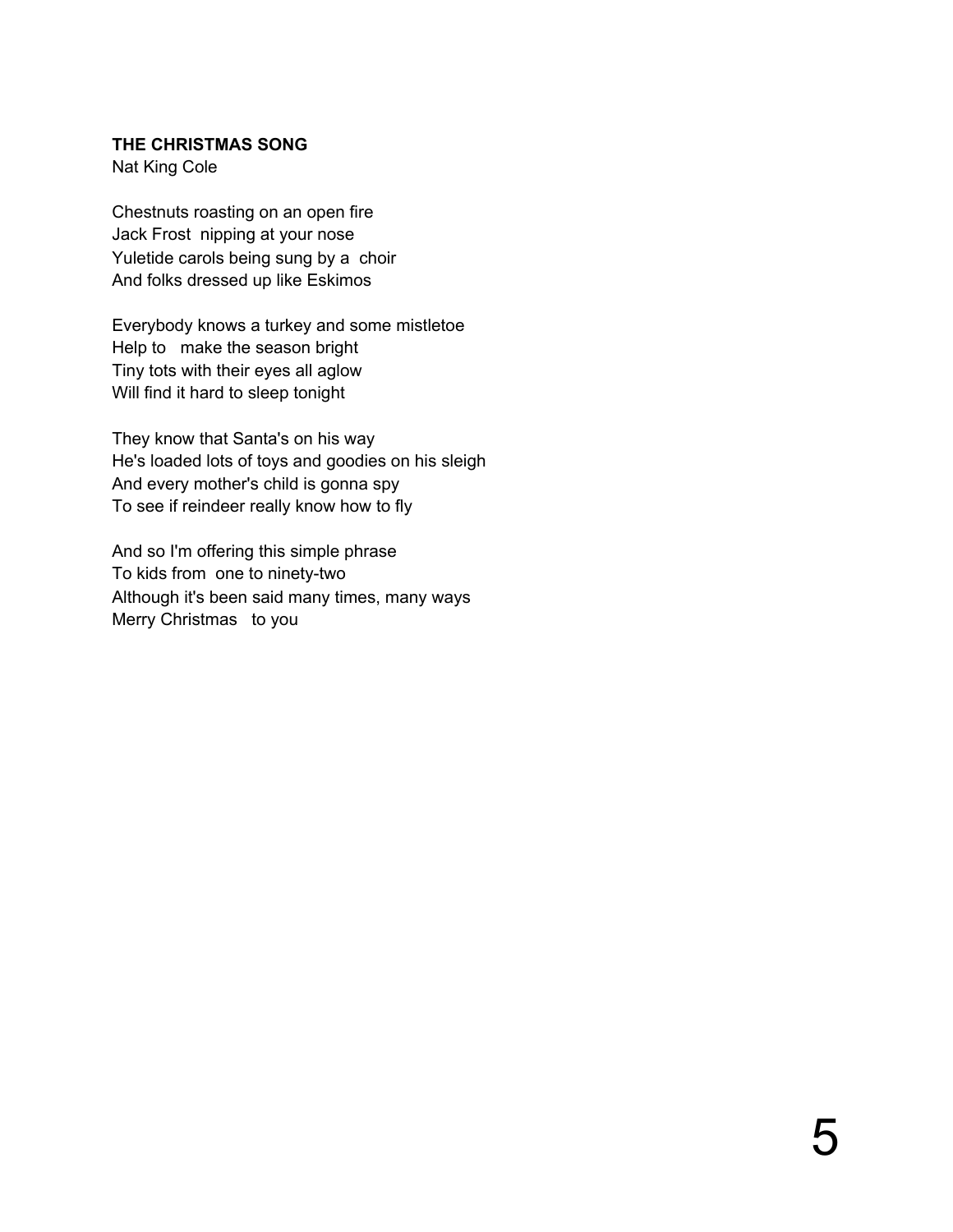#### **HAPPY CHRISTMAS (War is Over)**

So this is Xmas and what have you done Another year over and a new one just begun

And so this is Xmas I hope you have fun The near and the dear one the old and the young

#### **A very Merry Xmas and a happy New Year Let's hope it's a good one without any fear**

And so this is Xmas for weak and for strong For rich and the poor ones the world is so wrong

And so happy Xmas for black and for white For yellow and red ones let's stop all the fight

#### **A very Merry Xmas and a happy New Year Let's hope it's a good one without any fear**

And so this is Xmas and what have we done Another year over a new one just begun

And so happy Xmas we hope you have fun The near and the dear one the old and the young

**A very Merry Xmas and a happy New Year Let's hope it's a good one without any fear**

6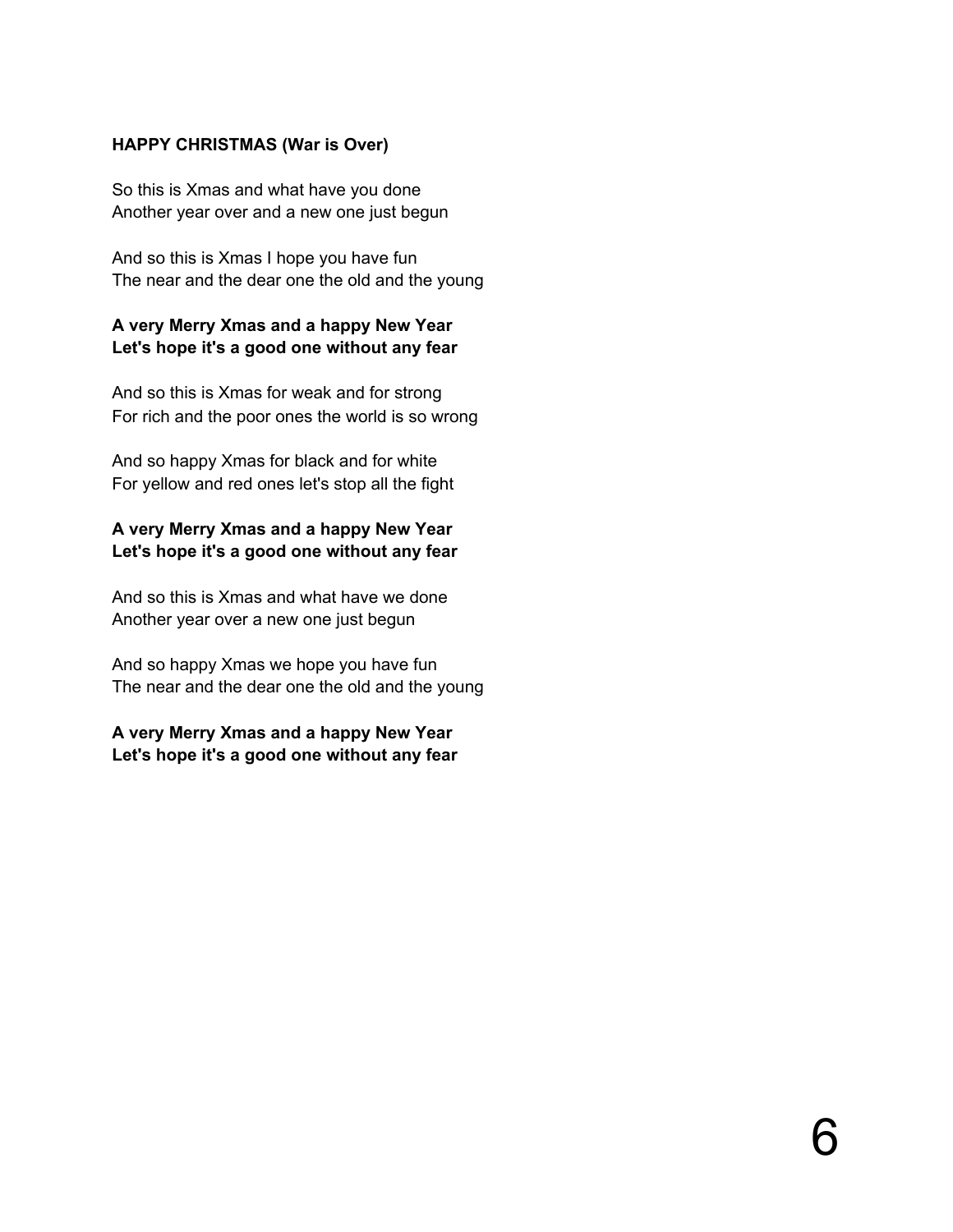#### **JINGLEBELL ROCK**

Jingle bell, jingle bell, jingle bell rock Jingle bells swing and jingle bells ring Snowing and blowing up bushels of fun Now the jingle hop has begun

Jingle bell, jingle bell, jingle bell rock Jingle bells chime in jingle bell time Dancing and prancing in Jingle Bell Square In the frosty air

*What a bright time! It's the right time To rock the night away Jingle bell time is a swell time To go gliding in a one-horse sleigh*

Giddy-up jingle horse, pick up your feet Jingle around the clock Mix and a-mingle in the jingling feet That's the jingle bell, That's the jingle bell, That's the jingle bell rock

7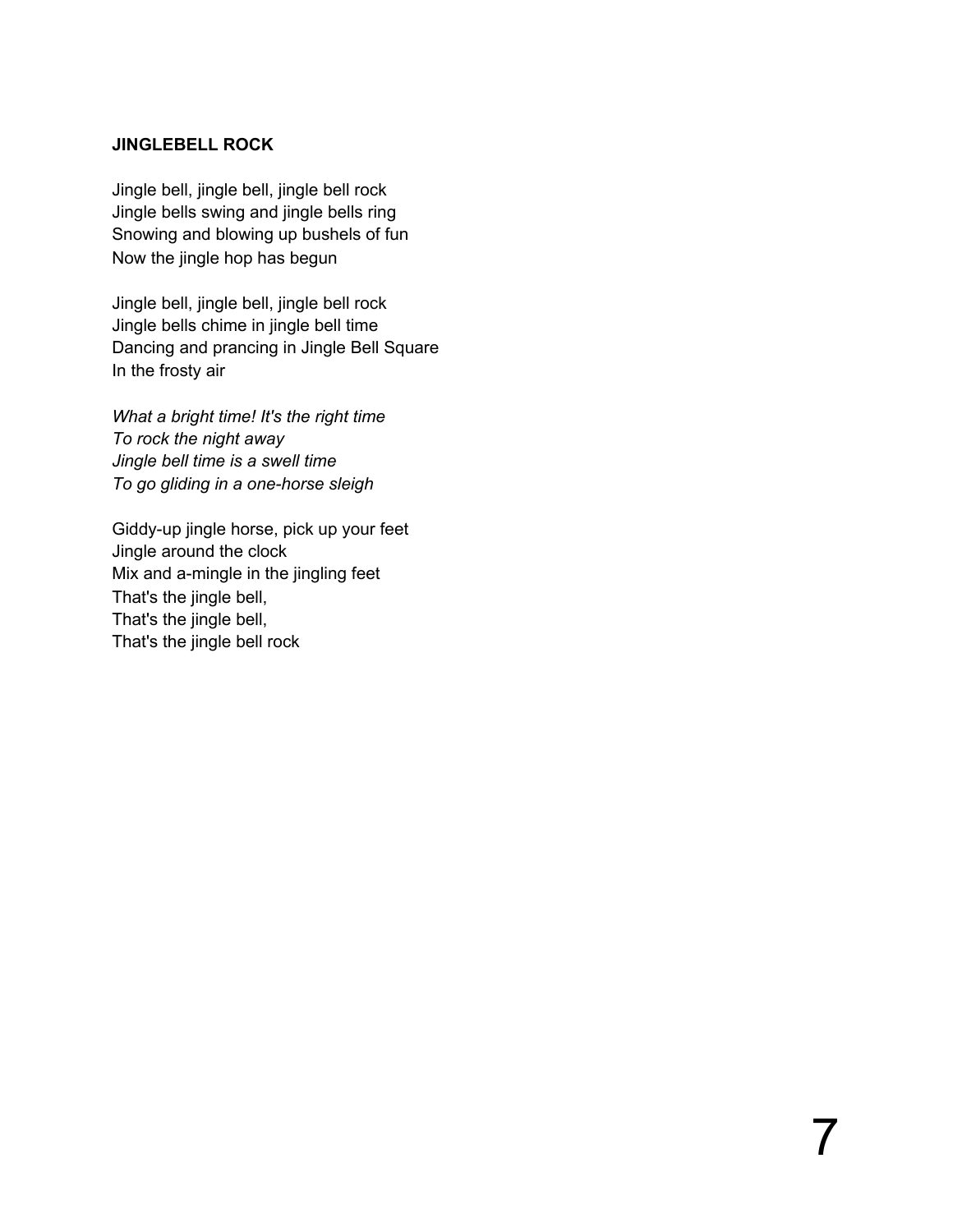#### **DO THEY KNOW IT'S CHRISTMAS / LAST CHRISTMAS**

It's Christmas time, there's no need to be afraid At Christmas time, we let in light and we banish shade And in our world of plenty we can spread a smile of joy Throw your arms around the world at Christmas time

But say a prayer, pray for the other ones At Christmastime it's hard, but when you're having fun There's a world outside your window, and it's a world of dread and fear Where the only water flowing is the bitter sting of tears And the Christmas bells that ring there are the clanging chimes of doom Well tonight thank God it's them, instead of you

And there won't be snow in Africa this Christmastime The greatest gift they'll get this year is life (Oooh) Where nothing ever grows No rain or rivers flow Do they know it's Christmastime at all?

*Here's to you raise a glass for everyone Here's to them underneath that burning sun Do they know it's Christmastime at all?*

**Feed the world Feed the world Feed the world Let them know it's Christmastime again Feed the world Let them know it's Christmastime again**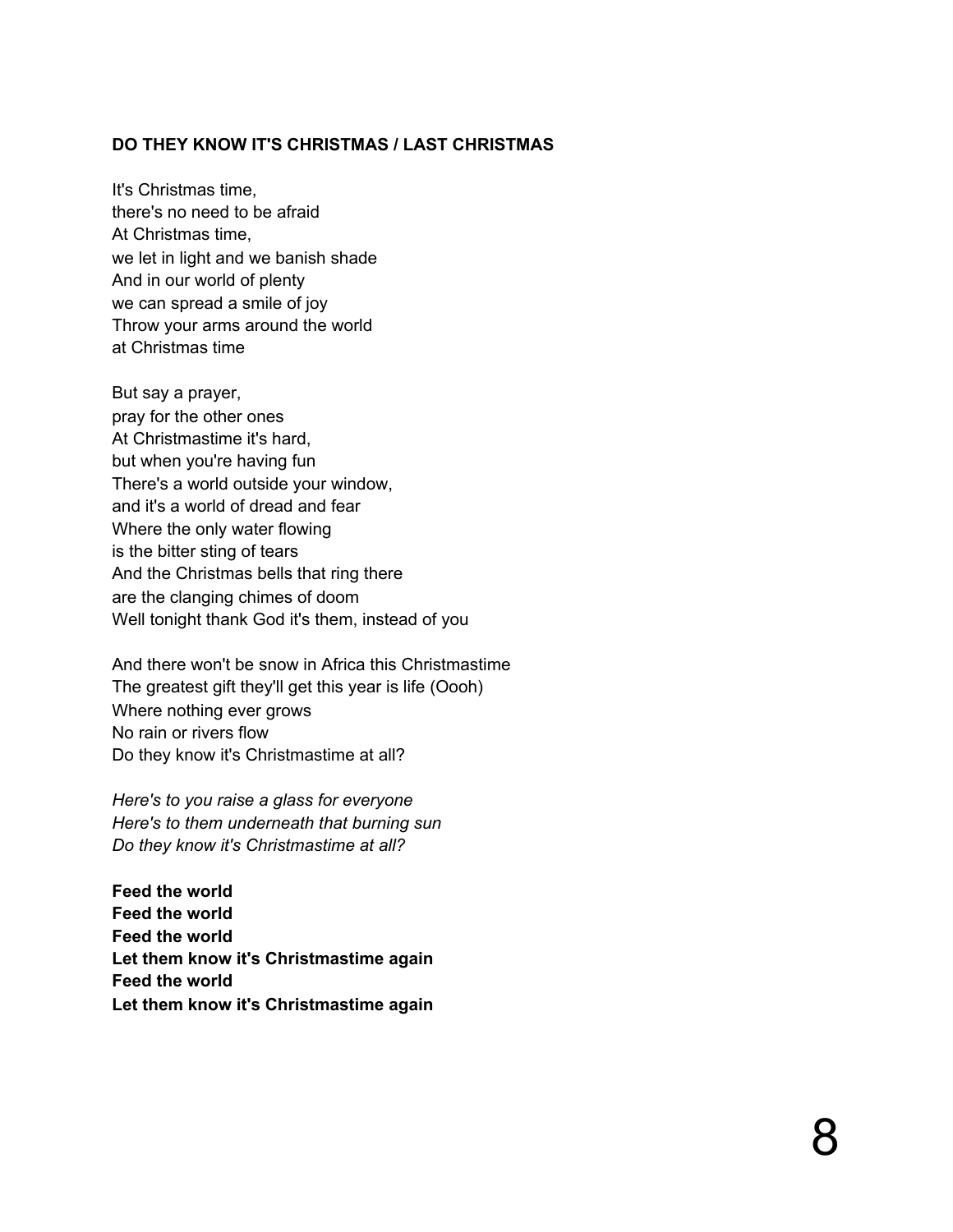#### **LAST CHRISTMAS**

Wham

Last Christmas, I gave you my heart But the very next day you gave it away. This year, to save me from tears I'll give it to someone special.

Last Christmas, I gave you my heart But the very next day you gave it away. This year, to save me from tears I'll give it to someone special

Once bitten and twice shy I keep my distance, but you still catch my eye Tell me, baby, do you recognize me? Well, it's been a year, it doesn't surprise me

Merry Christmas, I wrapped it up and sent it With a note saying, "I love you," I meant it Now I know what a fool I've been. But if you kissed me now, I know you'd fool me again.

A crowded room, friends with tired eyes. I'm hiding from you and your soul of ice My god I thought you were, someone to rely on. Me? I guess I was a shoulder to cry on.

A face on a lover with a fire in his heart. A man under cover but you tore me apart, ooh-hoo. Now I've found a real love, you'll never fool me again

9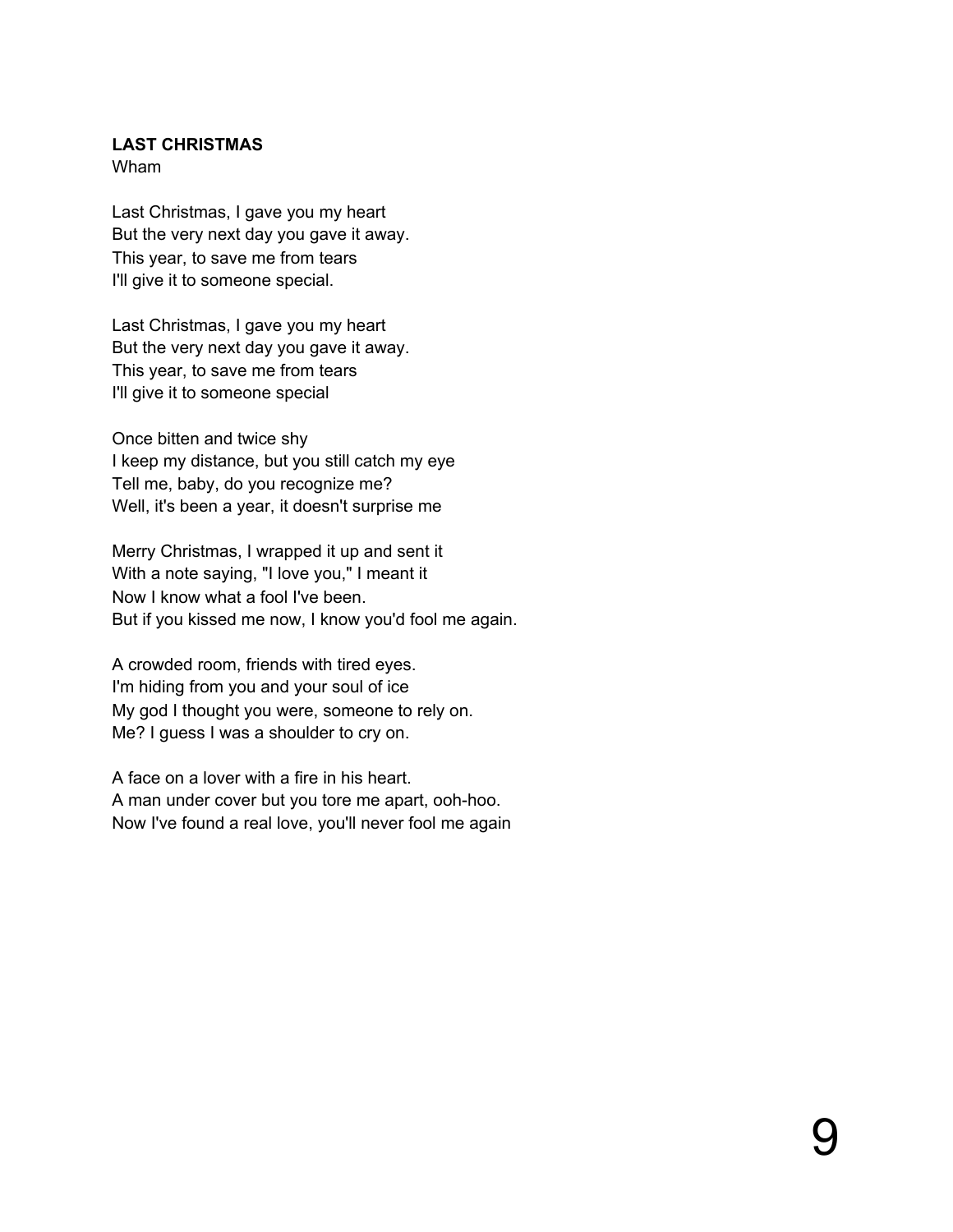# **LET IT SNOW / BLUE CHRISTMAS**

Oh the weather outside is frightful But the fire is so delightful And since we've no place to go Let It Snow! Let It Snow! Let It Snow!

It doesn't show signs of stopping And I've bought some corn for popping The lights are turned way down low Let It Snow! Let It Snow! Let It Snow!

When we finally kiss goodnight How I'll hate going out in the storm! But if you'll really hold me tight All the way home I'll be warm

The fire is slowly dying And, my dear, we're still goodbying But as long as you love me so Let It Snow! Let It Snow! Let It Snow!

# **(BLUE CHRISTMAS - Elvis)**

 $\overline{\phantom{a}}$  . The set of the set of the set of the set of the set of the set of the set of the set of the set of the set of the set of the set of the set of the set of the set of the set of the set of the set of the set o

I'll have a blue Christmas without you I'll be so blue just thinking about you Decorations of red on our green Christmas tree Won't be the same dear, if you're not here with me

And when those blue snowflakes start fallin' That's when those blue memories start callin' You'll be doin' all right, with your Christmas of white But I'll have a blue, blue, blue, blue Christmas

You'll be doin' all right, with your Christmas of white But I'll have a blue, blue, blue, blue Christmas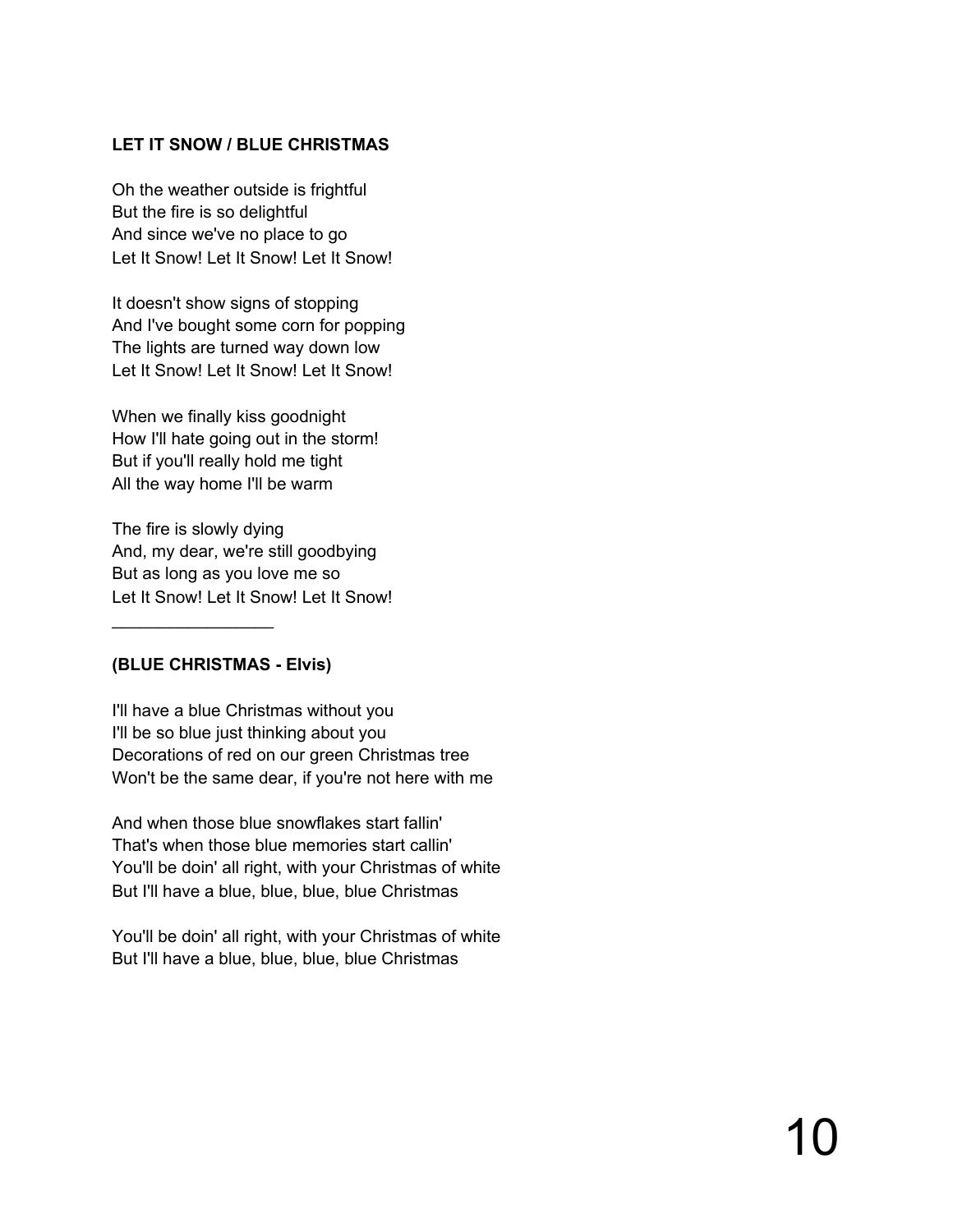# **MERRY CHRISTMAS EVERYBODY / ALL I WANT FOR CHRISTMAS**

Are you hanging up a stocking on your wall? It's the time that every Santa has a ball Does he ride a red nosed reindeer? Does a 'ton up' on his sleigh Do the fairies keep him sober for a day?

**So here it is merry Christmas Everybodys having fun Look to the future now It's only just begun**

Are you waiting for the family to arrive? Are you sure you got the room to spare inside? Does your granny always tell ya that the old are the best? Then she's up and rock 'n' rollin' with the rest

**So here it is merry Christmas Everybodys having fun Look to the future now It's only just begun**

*What will your daddy do when he sees your Mama Kissin' Santa Claus? Ahhhh ahhhh*

Are you hanging up a stocking on your wall? Are you hoping that the snow will start to fall? Do you ride on down the hillside in a buggy you have made? When you land upon your head then you've been slayed

**So here it is merry Christmas Everybodys having fun Look to the future now It's only just begun**

 $\overline{\phantom{a}}$  . The set of the set of the set of the set of the set of the set of the set of the set of the set of the set of the set of the set of the set of the set of the set of the set of the set of the set of the set o

**(ALL IS WANT FOR CHRISTMAS)** Mariah Carey

Verse 1: I don't want a lot for Christmas, there is just one thing I need I don't care about the presents underneath the Christmas tree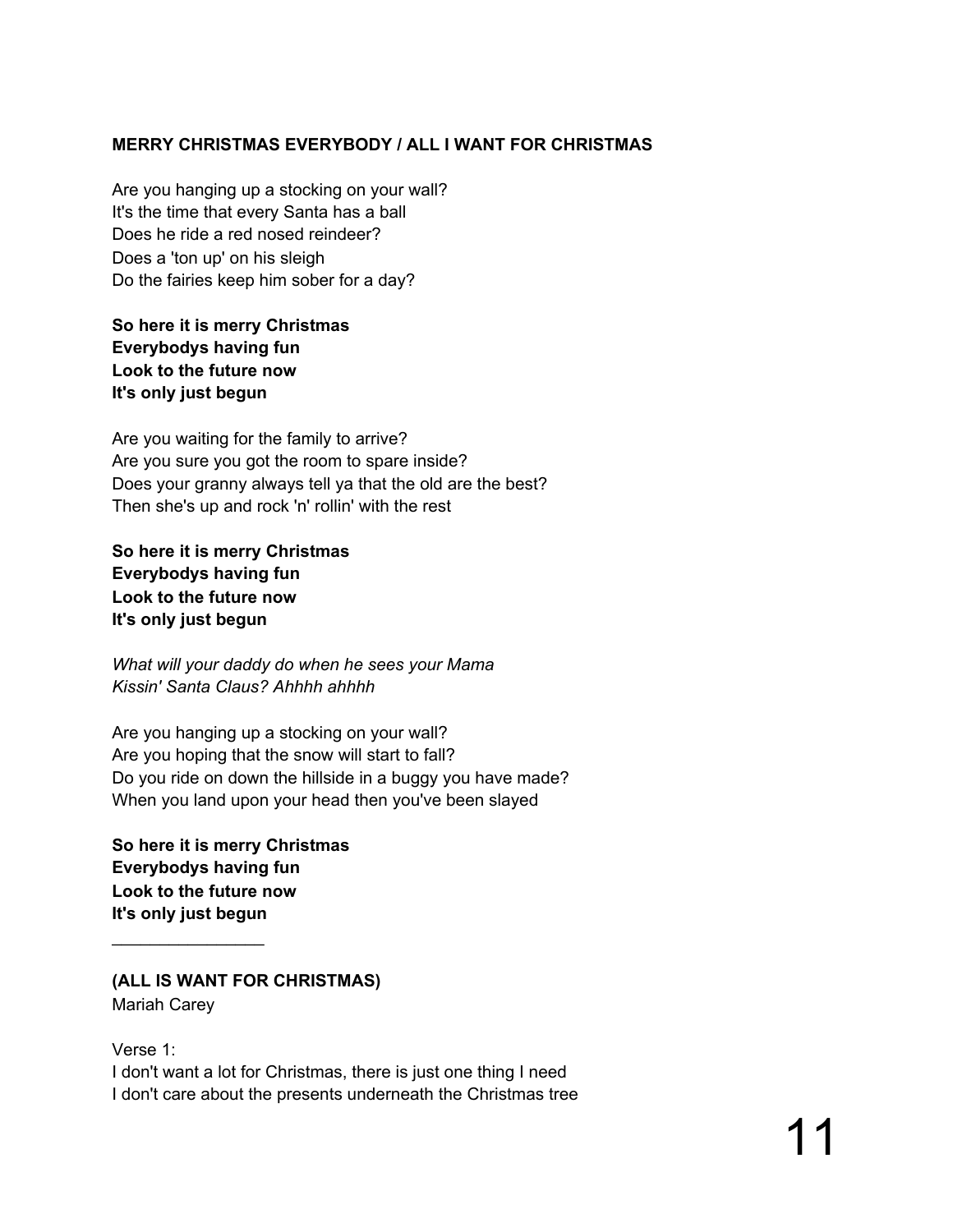I just want you for my own more than you could ever know Make my wish come true, All I want for Christmas is you

# Verse 2:

I don't want a lot for Christmas there's just one thing I need I don't care about the presents underneath the Christmas tree I don't need to hang my stocking there upon the fireplace Santa Claus won't make me happy with a toy on Christmas day I just want you for my own more than you could ever know Make my wish come true, all I want for Christmas is you

# Verse 3:

I won't ask for much this Christmas I don't even wish for snow I'm just gonna keep on waiting underneath the mistletoe I won't make a list and send it to the North Pole for Saint Nick I won't even stay awake to hear those magic reindeers click 'Cause I just want you here tonight holding on to me so tight What more can I do

Baby all I want for Christmas is you

# *Middle 8:*

*All the lights are shining so brightly everywhere And the sound of children's laughter fills the air And everyone is singing I hear those sleigh bells ringing Santa won't you bring me the one I really need Won't you please bring my baby to me*

# Verse 4:

I don't want a lot for Christmas this is all I'm asking for I just want to see my baby standing right outside my door Oh I just want you for my own more than you could ever know Make my wish come true, baby all I want for Christmas is you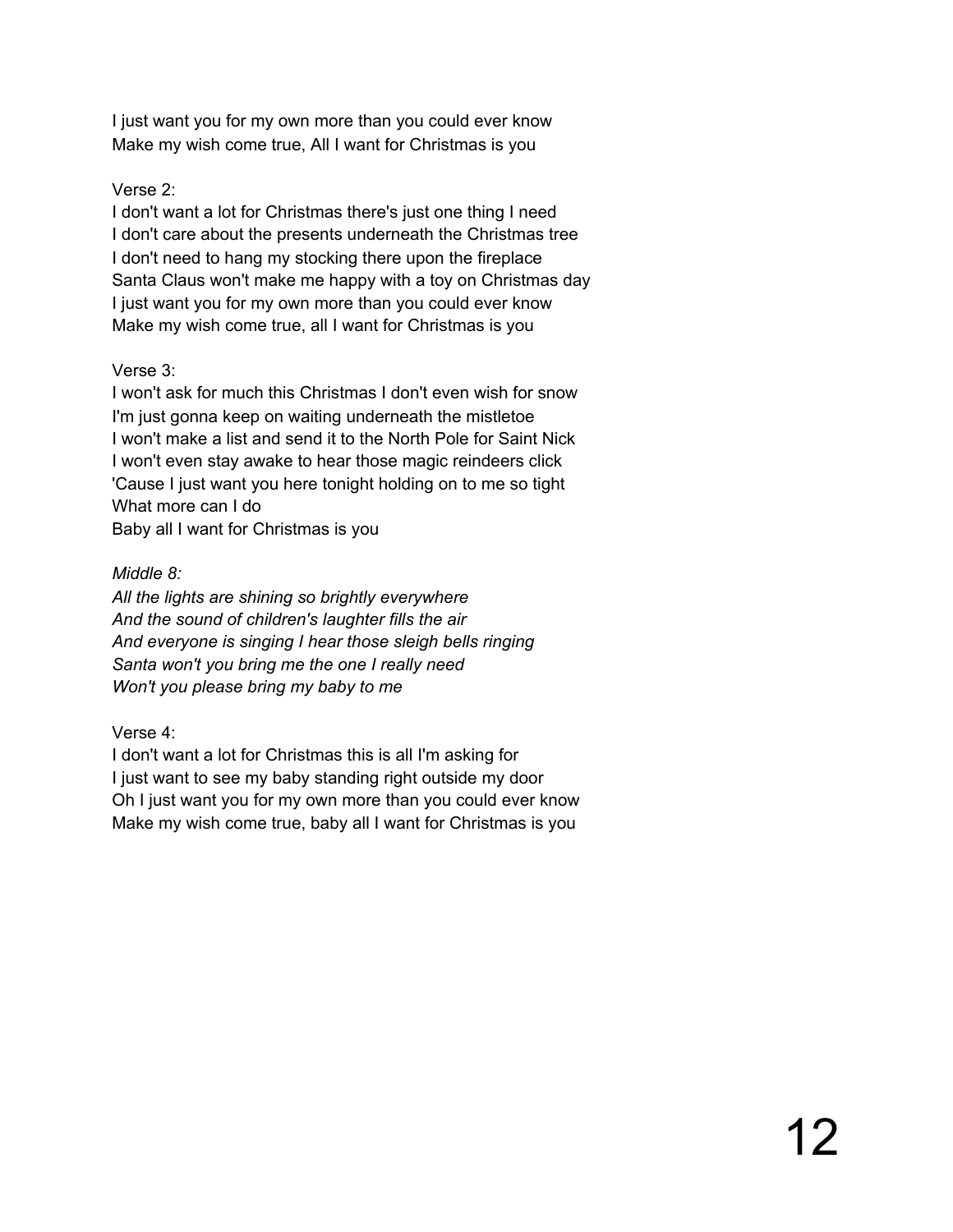#### DRIVING HOME FOR CHRISTMAS

C h ris R e a

I'm driving home for Christmas Oh, I can't wait to see those faces I'm driving home for Christmas, ye a h Well I'm moving down that line

And it's been so long But I will be there I sing this song To pass the time away Driving in my car Driving home for Christmas

It's gonna take some time But I'll get there

Top to toe in tailbacks Oh, I got red lights all aroun d But soon there'll be a freeway, yeah Get my feet on holy ground

So I sing for you Though you can't hear me When I get through And feel you near me (Driving in my car) I'm driving home for Christmas Driving home for Christmas With a thousand memories

I take look at the driver next to me He's just the same Just the same

(INST BREAK)

Top to toe in tailbacks Oh, I got red lights all around I'm driving home for Christmas, yeah Get my feet on holy ground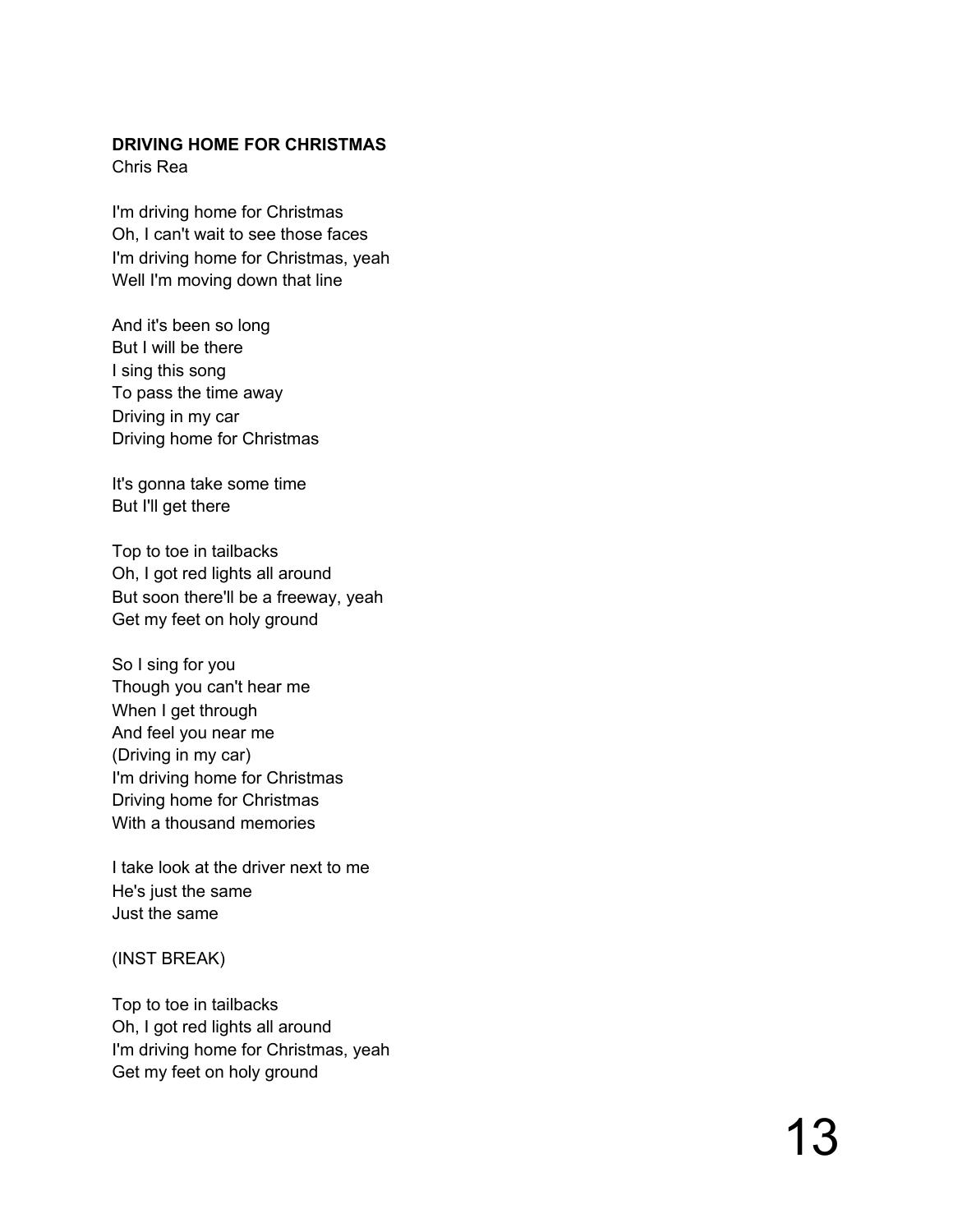So I sing for you Though you can't hear me When I get through Oh, and feel you near me Driving in my car Driving home for Christmas Driving home for Christmas With a thousand memories

I take look at the driver next to me He's just the same He's driving home, driving home Driving home for Christmas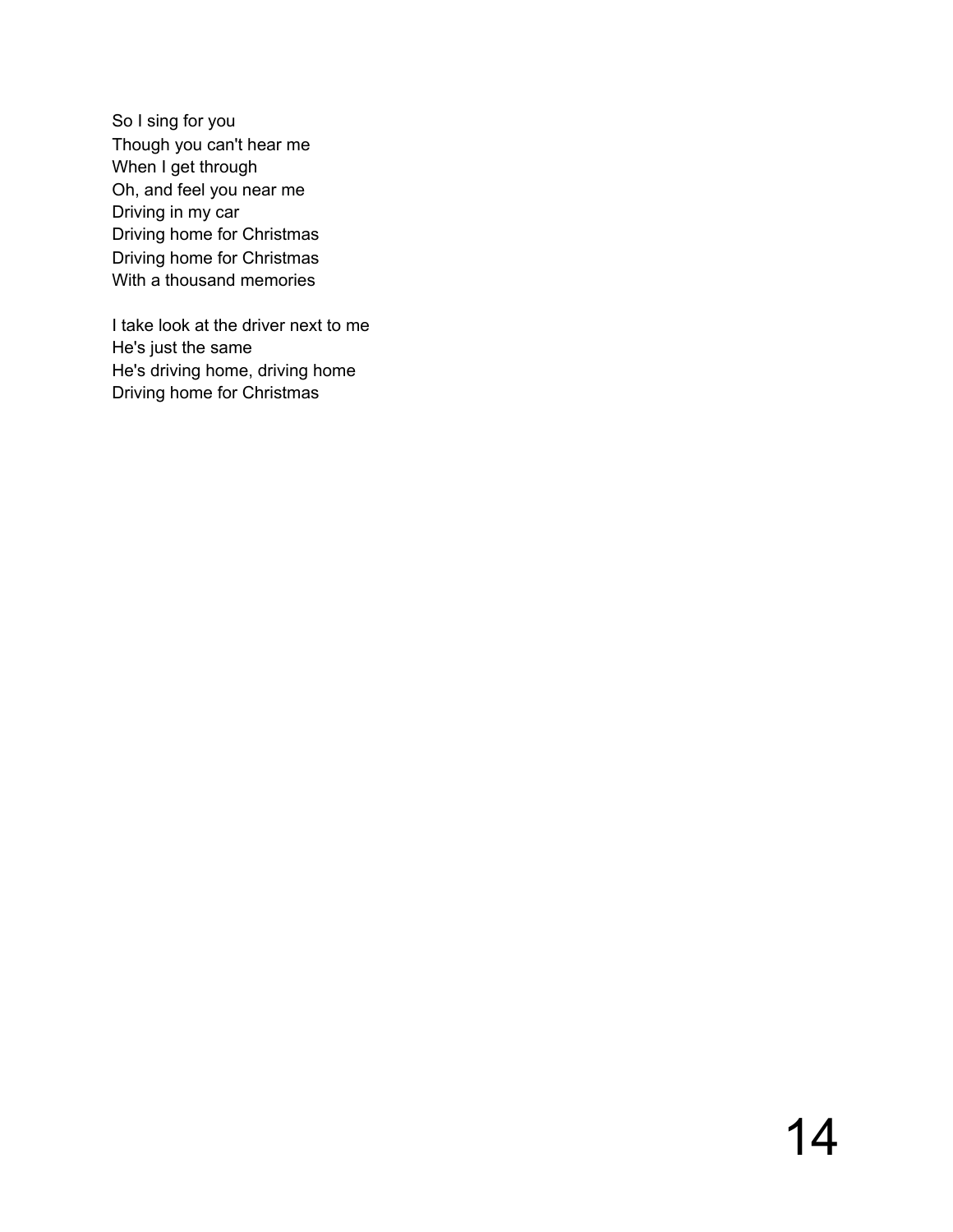#### **MERRY CHRISTMAS EVERYONE**

Shakin Stevens

Snow is falling all around me Children playing having fun It's the season, love and understanding Merry Christmas everyone

Time for parties and celebration People dancing all night long Time for presents and exchanging kisses Time for singing Christmas songs

# **We're gonna have a party tonight I'm gonna find that girl underneath the mistletoe We'll kiss by candlelight**

Room is swaying, records playing All the old songs, we love to hear All I wish that everyday was Christmas What a nice way to spend the year

# **We're gonna have a party tonight I'm gonna find that girl underneath the mistletoe We'll kiss by candlelight**

Snow is falling all around me Children playing having fun It's the season, love and understanding Merry Christmas everyone Merry Christmas everyone Merry Christmas everyone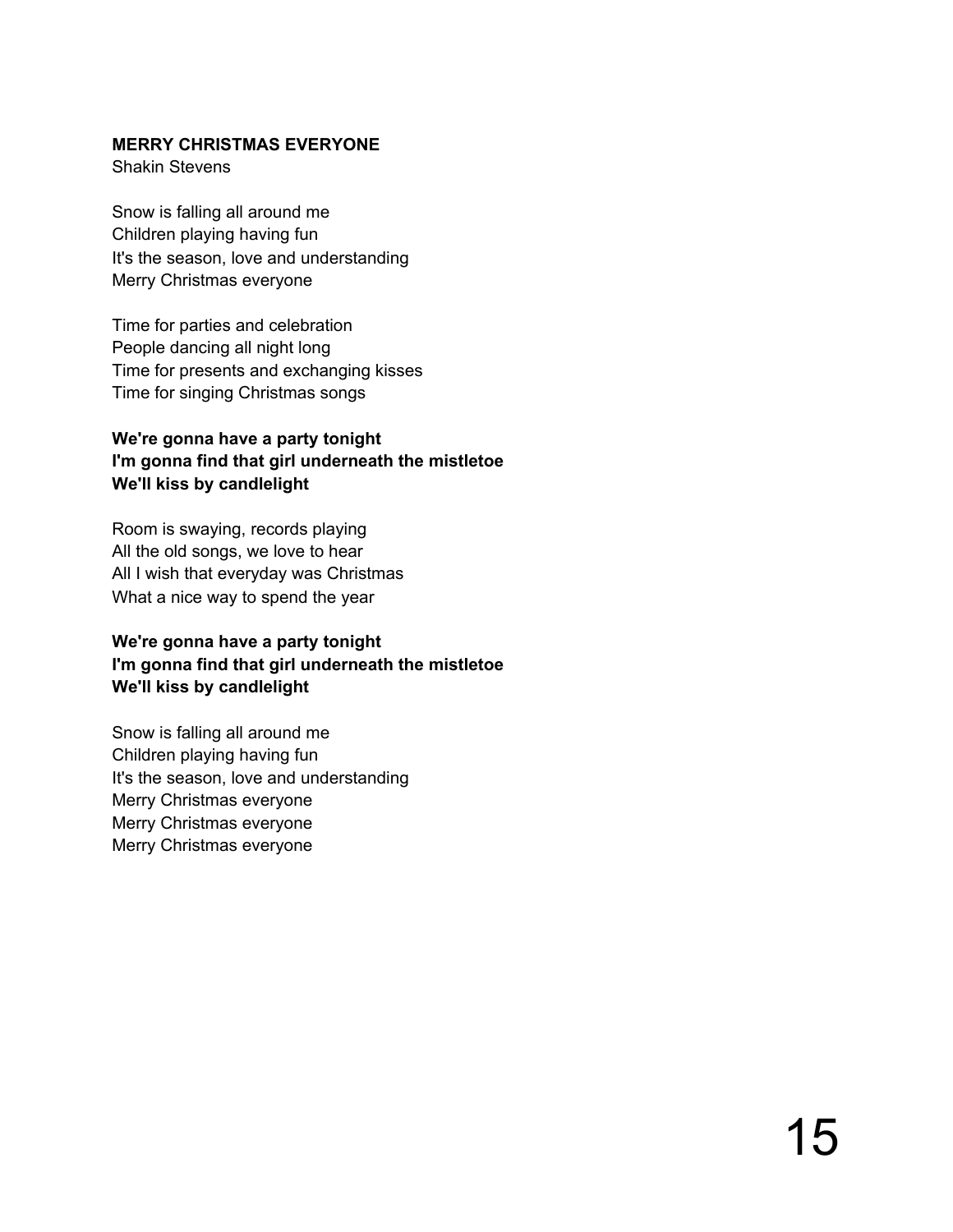# **JINGLE BELLS**

Dashing through the snow, in a one horse open sleigh O'er the fields we go, laughing all the way Bells on bob tails ring, making spirits bright What fun it is to laugh and sing a sleighing song tonight

**Oh, jingle bells, jingle bells, jingle all the way Oh, what fun it is to ride, in a one horse open sleigh Jingle bells, jingle bells, jingle all the way Oh, what fun it is to ride, in a one horse open sleigh**

A day or two ago, I thought I'd take a ride And soon Miss Fanny Bright, was seated by my side The horse was lean and lank, misfortune seemed his lot We got into a drifted bank, and then we got upsot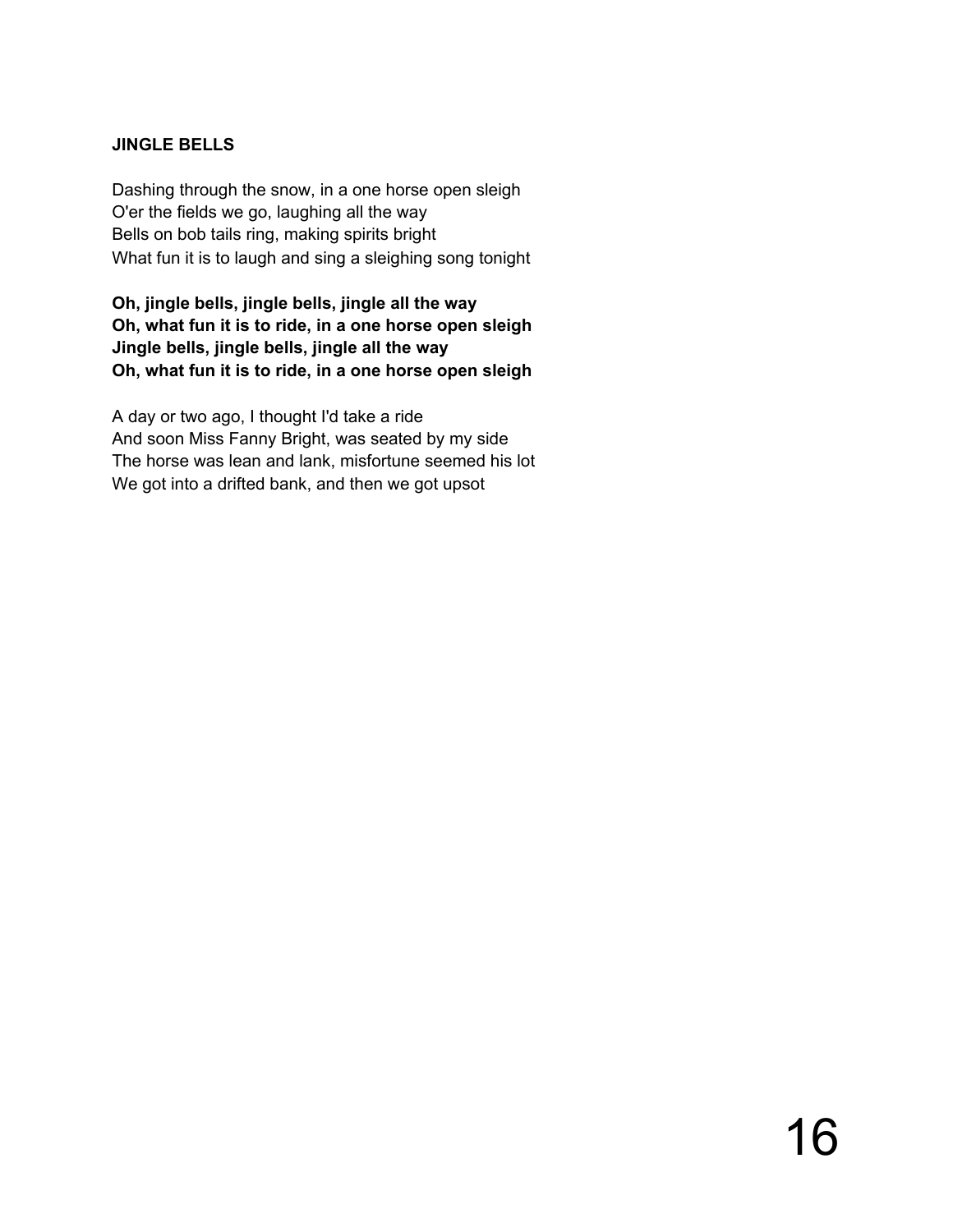# **STOP THE CAVALRY**

Hey, Mr. Churchill comes over here, to say we're doing splendidly But it's very cold out here in the snow, marching to and from the enemy Oh I say it's tough, I have had enough, can you stop the cavalry?

(INST)

I have had to fight almost every night, down throughout these centuries That is when I say, oh yes yet again, can you stop the cavalry?

Mary Bradley waits at home, in the nuclear fallout zone Wish I could be dancing now, in the arms of the girl I love

**Dub a-dub-a-dum-dum, Dub-a-dub-a-dum Dub-a-dum-dum-dub-a-dum, Dub-a-dub-a-dum Dub-a-dub-a-dum-dum, Dub-a-dub-a-dum Dub-a-dum-dum-dub-a-dum, Dub-a-dub-a-dum Wish I was at home for Christmas**

(INST)

Bang! that's another bomb on another town, while the Czar and Jim have tea. If I get home, live to tell the tale, I'll run for all presidencies. If I get elected I'll stop I will stop the cavalry.

(INST)

**Dub-a-dub-a-dum-dum, Dub-a-dub-a-dum Dub-a-dum-dum-dub-a-dum, Dub-a-dub-a-dum Dub-a-dub-a-dum-dum, Dub-a-dub-a-dum Dub-a-dum-dum-dub-a-dum, Dub-a-dub-a-dum Wish I was at home for Christmas**

(INST)

Wish I could be dancing now, in the arms of the girl I love Mary Bradley waits at home, she's been waiting two years long

Wish I was at home for Christmas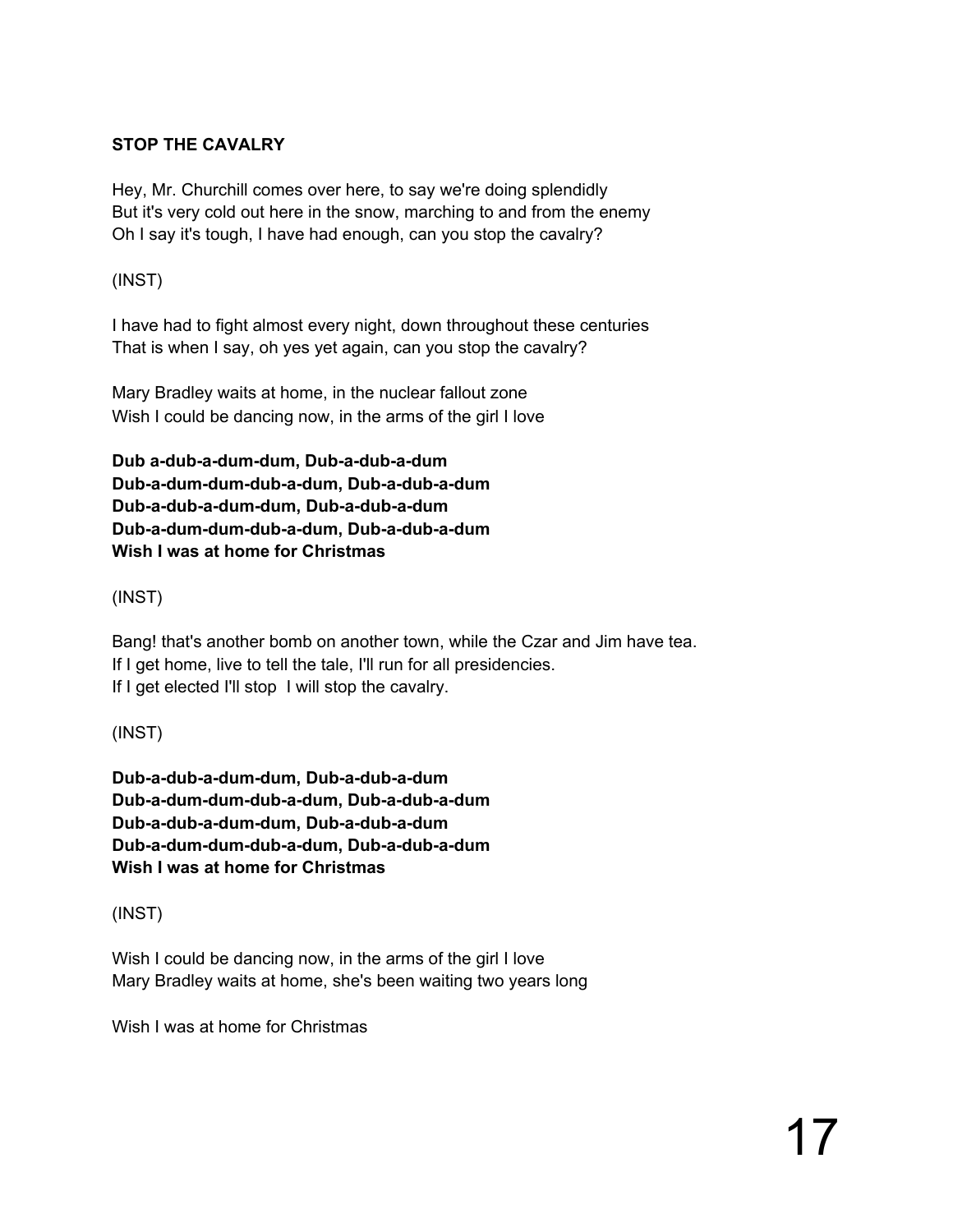#### **WINTER WONDERLAND**

Sleigh bells ring are you listening In the lane snow is glistening A beautiful sight we're happy tonight Walking in a winter wonderland

Gone away is the bluebird Here to stay is a new bird He sings a love song as we go along Walking in a winter wonderland

*In the meadow we can build a snowman Then pretend that he is Parson Brown He'll say: Are you married? We'll say: No man But you can do the job when you're in town*

Later on we'll conspire As we dream by the fire To face unafraid the plans that we've made Walking in a winter wonderland

#### INST

*In the meadow we can build a snowman And pretend that he's a circus clown We'll have lots of fun with mister snowman Until the other kiddies knock him down*

When it snows ain't it thrilling Though your nose gets a chilling We'll frolic and play the Eskimo way Walking in a winter wonderland

Walking in a winter wonderland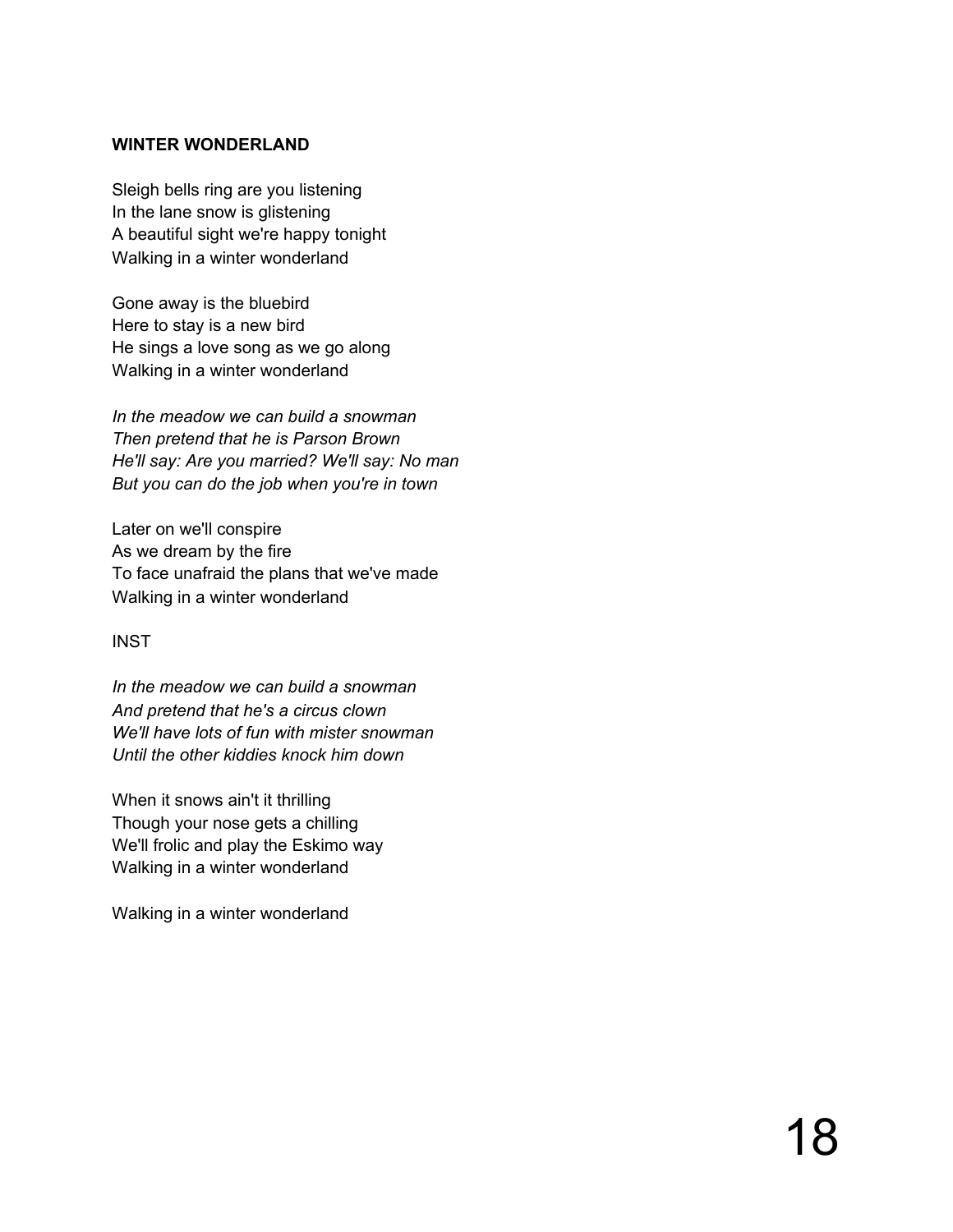# **I WISH IT COULD BE CHRISTMAS**

Slade

When the snowman brings the snow, well he just might like to know He's put a great big smile, on somebody's face

If you jump into your bed, quickly cover up your head Don't you lock the doors, you know that sweet Santa Claus in on the way

# **Well I wish it could be Christmas, every day When the kids start singing and the band begins to play Oh, I wish it could be Christmas, every day Let the bells ring out for Christmas......**

....... When we're skating in the park, if the snow cloud makes it dark Then your rosy cheek's gonna light my merry way Now the frosty paws appear and they've frozen up my ear So we'll lie by the fire 'til the sleet simply knocks 'em all away

**Well I wish it could be Christmas, every day When the kids start singing and the band begins to play Oh, I wish it could be Christmas, every day Let the bells ring out for Christmas......**

When the snowman brings the snow, well he just might like to know He's put a great big smile on somebody's face

So if Santa brings that sleigh, all along the Milky Way I'll sign my name on the rooftop in the snow then he may decide to stay

**Well I wish it could be Christmas, every day When the kids start singing and the band begins to play Oh, I wish it could be Christmas, every day Let the bells ring out for Christmas......**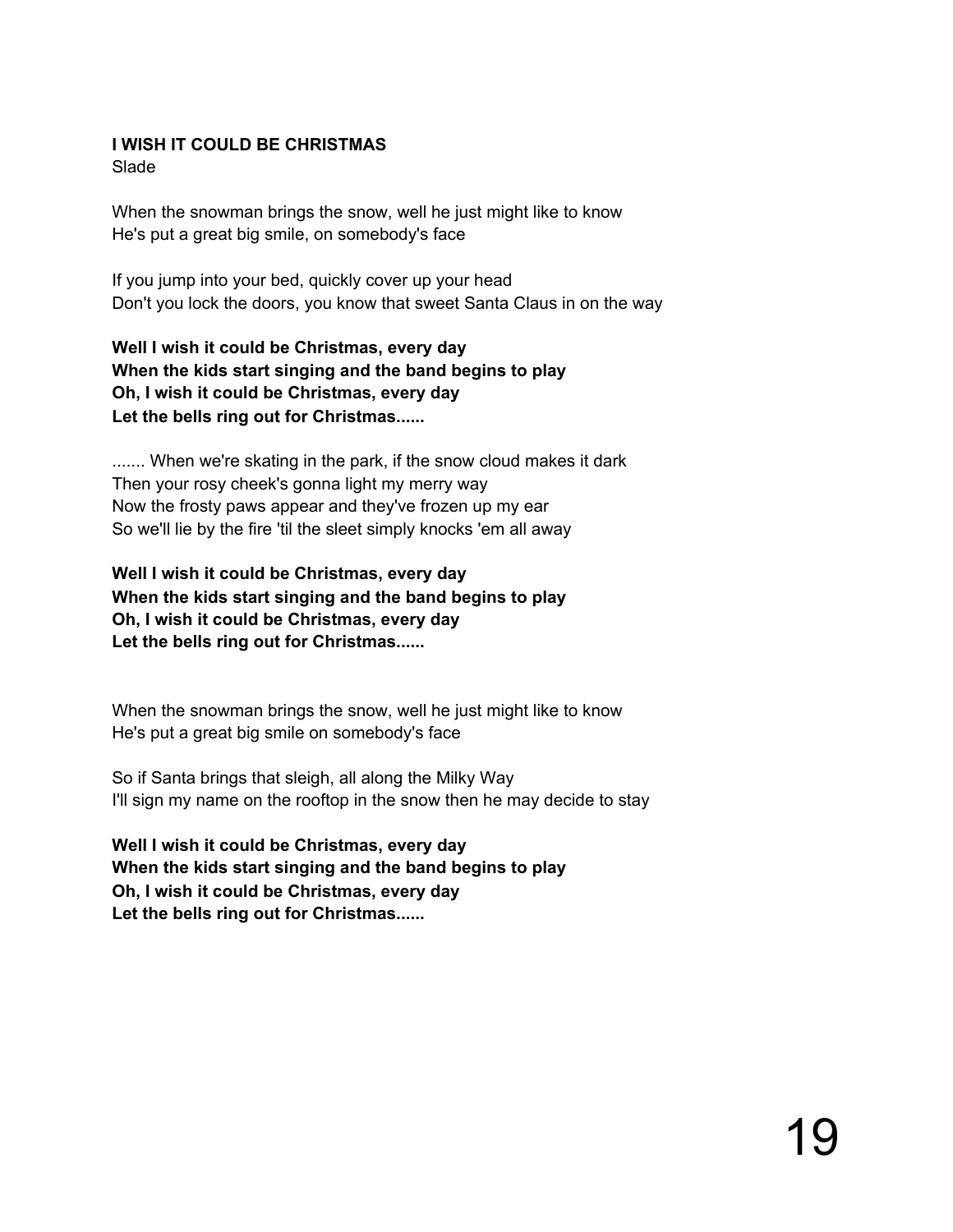# **RUDOLF / ROCKIN' AROUND THE CHRISTMAS TREE**

You know Dasher and Dancer, and Prancer and Vixen Comet and Cupid and Donner and Blitzen But do you recall The most famous reindeer of all?

Rudolph the red-nosed reindeer Had a very shiny nose And if you ever saw it You would even say it glows

All of the other reindeer Used to laugh and call him names They never let poor Rudolph Play in any reindeer games

Then one foggy Christmas Eve Santa came to say Rudolph with your nose so bright Won't you guide my sleigh tonight?

Then all the reindeer loved him And they shouted out with glee "Rudolph the red-nosed reindeer You'll go down in history!"

 $\mathcal{L}_\text{max}$  . The set of the set of the set of the set of the set of the set of the set of the set of the set of the set of the set of the set of the set of the set of the set of the set of the set of the set of the set

# **(ROCKING AROUND THE CHRISTMAS TREE)**

Rocking around the Christmas tree at the Christmas party hop Mistletoe hung where you can see every couple tries to stop

Rocking around the Christmas tree, let the Christmas spirit ring Later we'll have some pumpkin pie and we'll do some caroling.

You will get a sentimental feeling when you hear Voices singing let's be jolly, deck the halls with boughs of holly

Rocking around the Christmas tree, have a happy holiday Everyone dancing merrily in the new old-fashioned way.

INST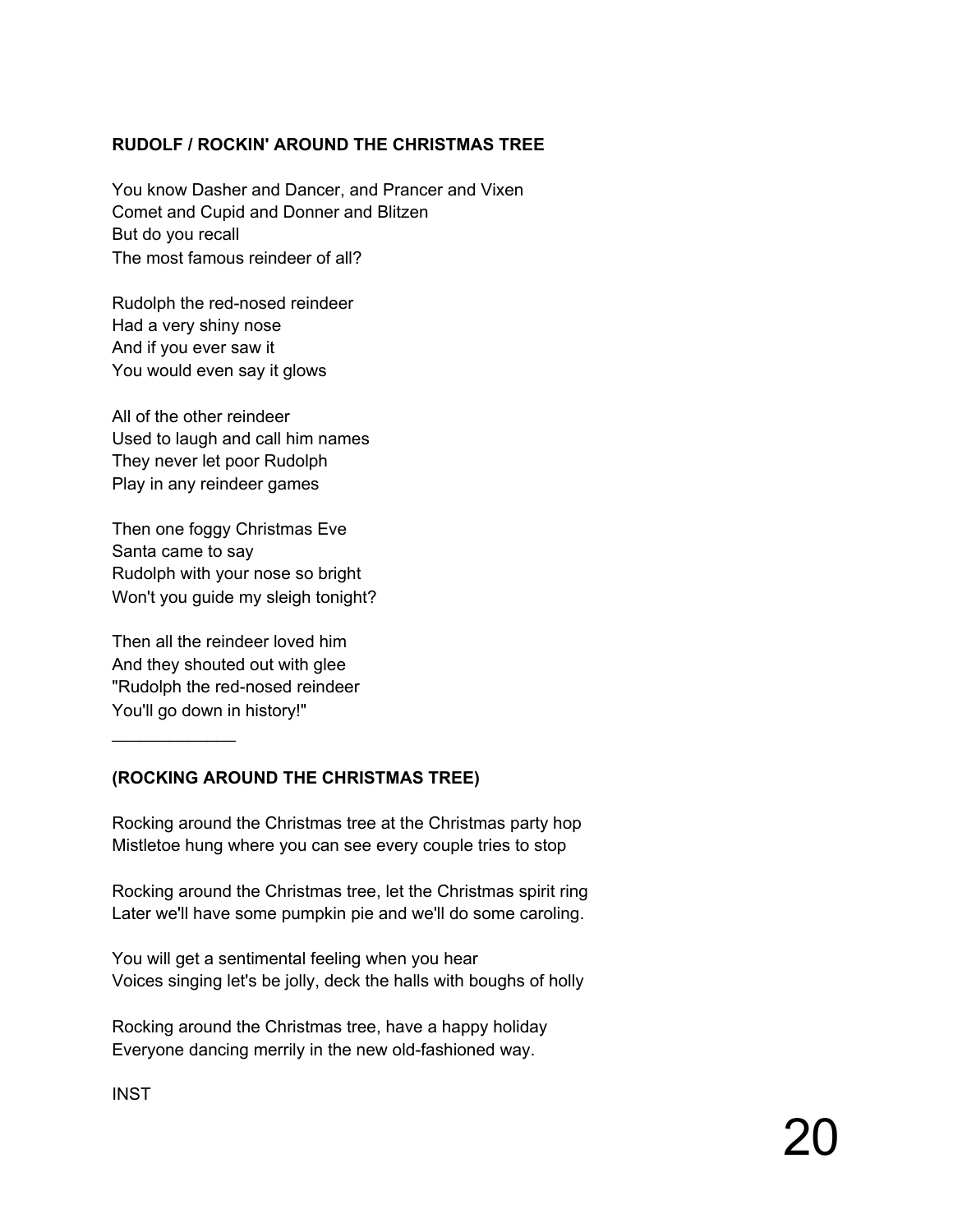You will get a sentimental feeling when you hear Voices singing let's be jolly, deck the halls with boughs of holly

Rocking around the Christmas tree, have a happy holiday Everyone dancing merrily in the new old-fashioned way.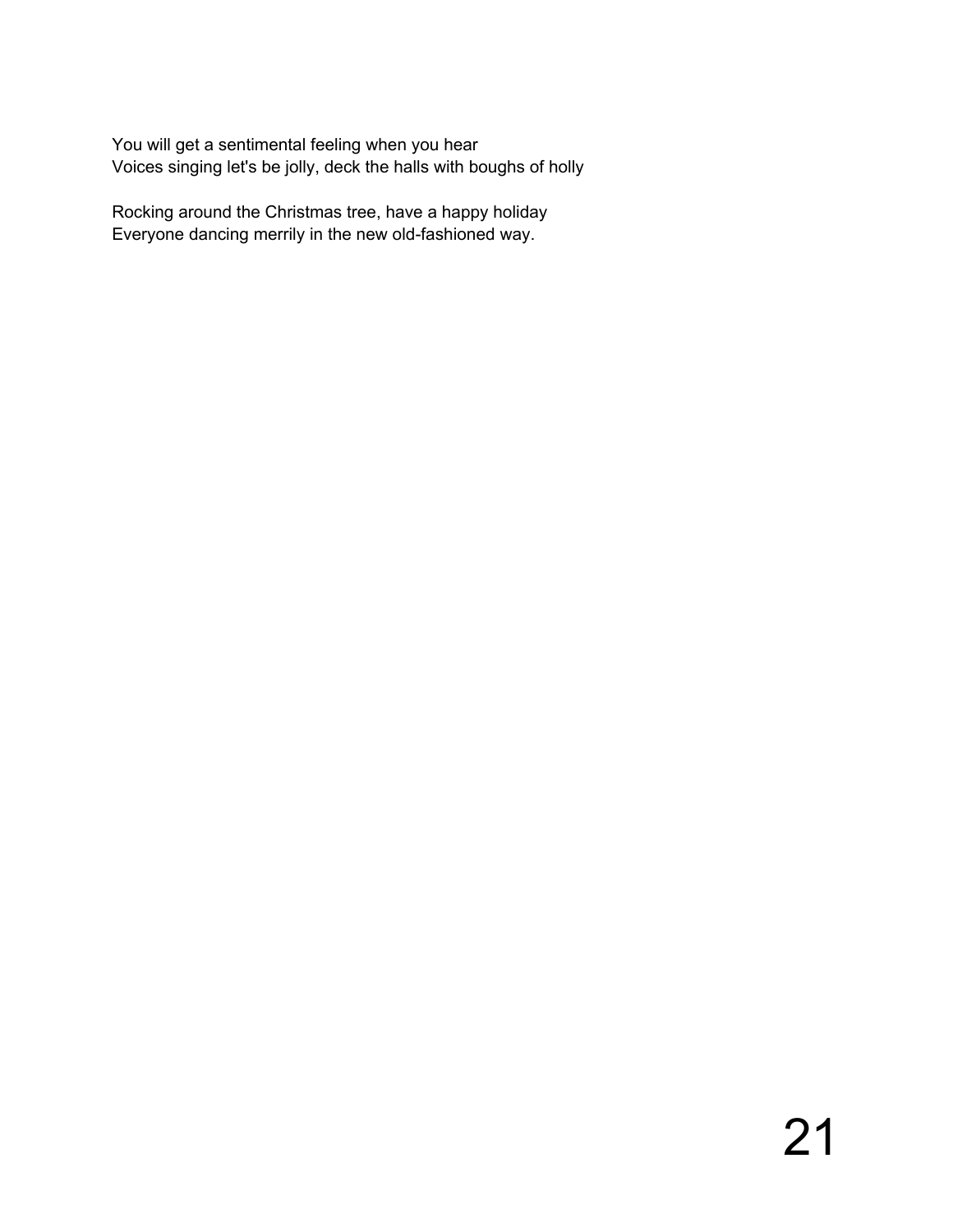# **STAY ANOTHER DAY**

East 17

**Baby if you've got to go away don't think I could take the pain, won't you stay another day? Oh don't leave me alone like this, don't you say it's the final kiss, won't you stay another day?**

Don't you know we've come too far now, just to go and try to throw it all away. Thought I heard you say you love me, that your love was gonna be here to stay. I've only just begun to know you, all I can say is won't you stay just one more day?

**Baby if you've got to go away don't think I could take the pain, won't you stay another day? Oh don't leave me alone like this, don't you say it's the final kiss, won't you stay another day?**

I touch your face while you are sleeping and hold your hand, don't understand what's going on. Good times we had return to haunt me, though it's for you, all that I do seems to be wrong.

**Baby if you've got to go away don't think I could take the pain, won't you stay another day? Oh don't leave me alone like this, don't you say it's the final kiss, won't you stay another day?**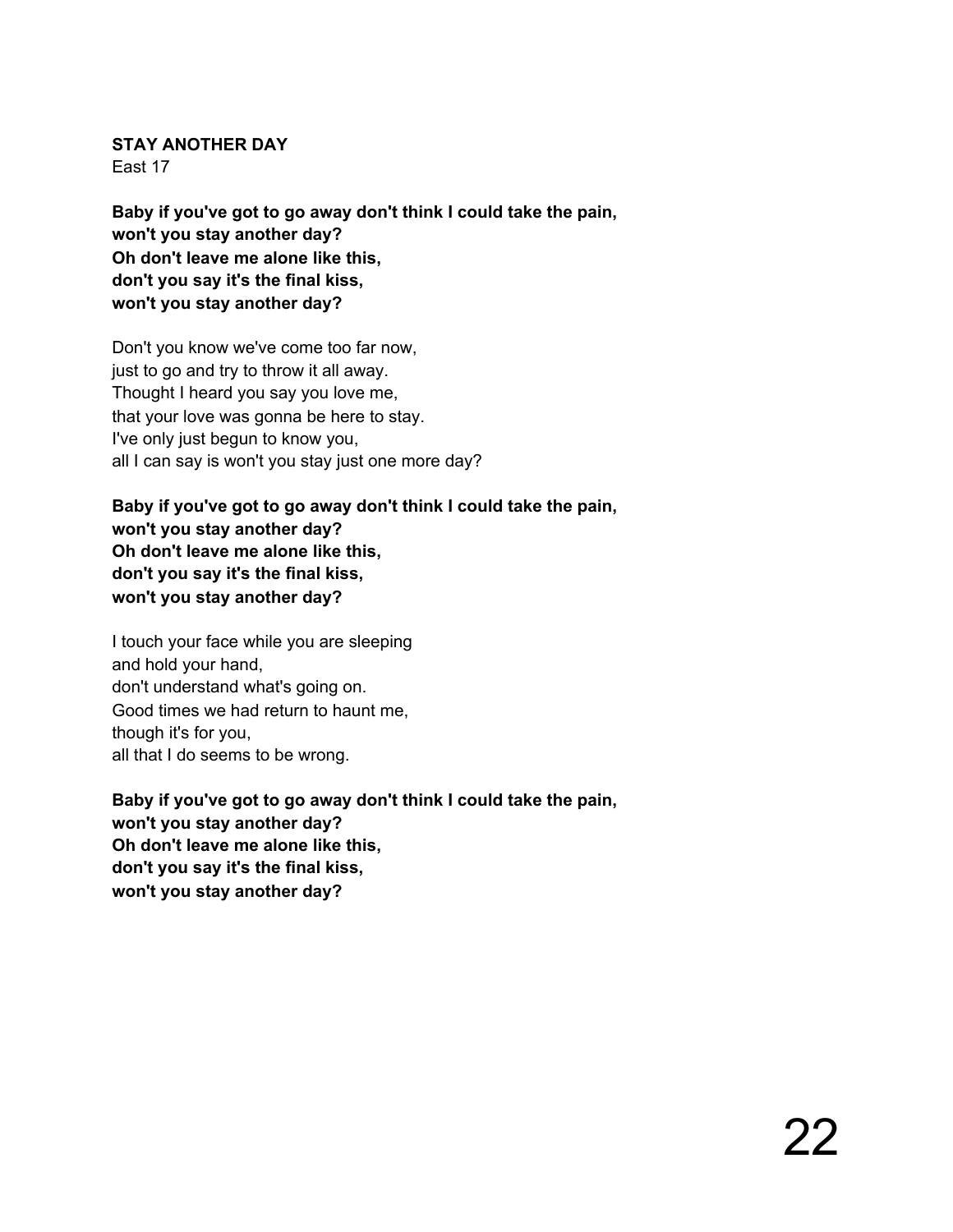# **FAIRYTALE OF NEW YORK**

The Pogues

# MALE FEMALE

It was Christmas Eve babe, in the drunk tank An old man said to me, won't see another one And then he sang a song, The Rare Old Mountain Dew I turned my face away and dreamed about you

Got on a lucky one, came in eighteen to one I've got a feeling, this year's for me and you So happy Christmas, I love you baby I can see a better time, when all our dreams come true

# **INST**

They've got cars big as bars, they've got rivers of gold But the wind goes right through you, it's no place for the old When you first took my hand, on a cold Christmas Eve You promised me Broadway was waiting for me

# You were handsome

You were pretty, Queen of New York City When the band finished playing they howled out for more Sinatra was swinging, all the drunks they were singing We kissed on a corner then danced through the night

**The boys of the NYPD choir were singing "Galway Bay" And the bells were ringing out for Christmas day**

(INST)

You're a bum, you're a punk You're an old slut on junk Lying there almost dead on a drip in that bed You scumbag, you maggot, you cheap lousy faggot Happy Christmas your arse, I pray God it's our last

**The boys of the NYPD choir still singing "Galway Bay" And the bells were ringing out for Christmas day**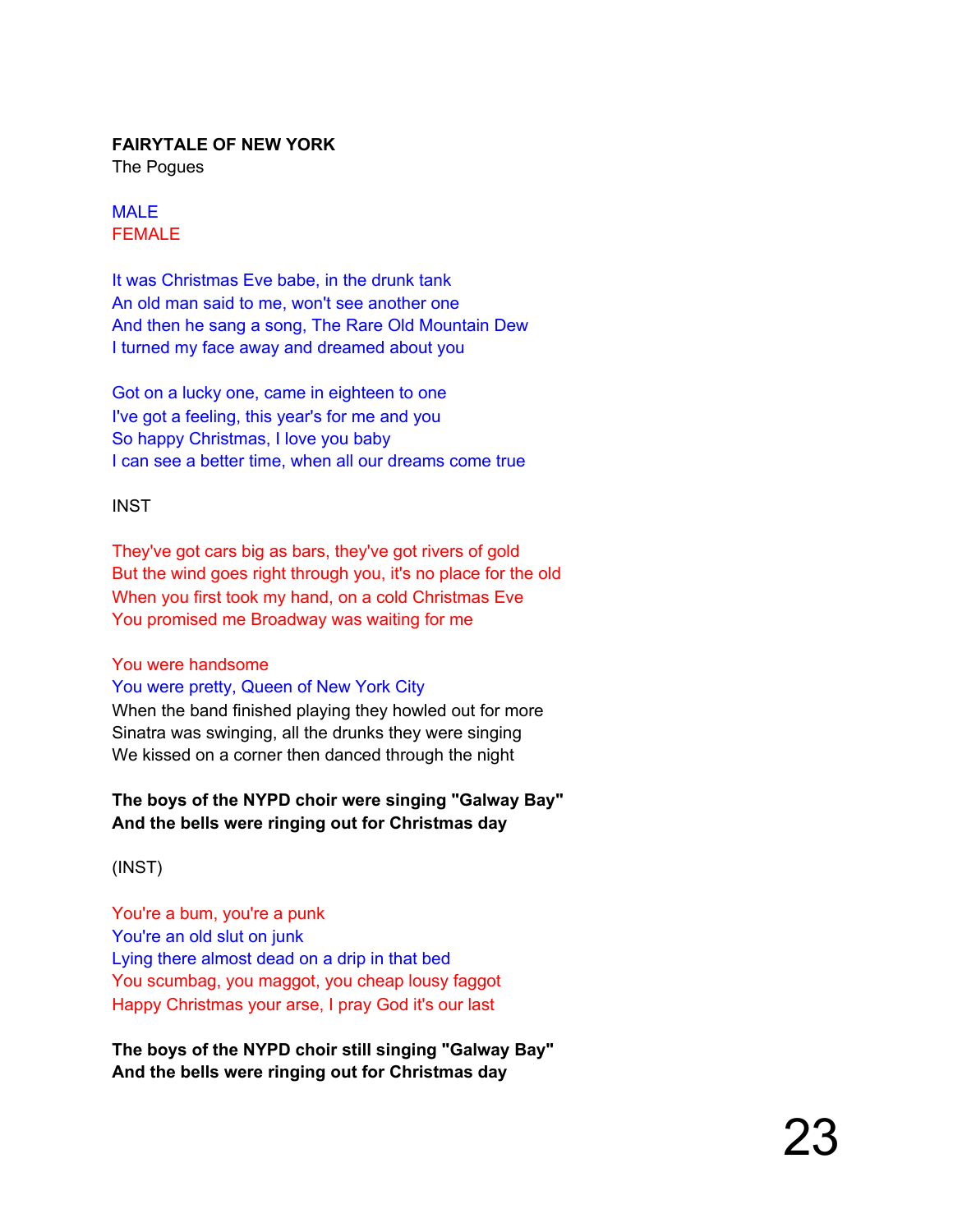# **INST**

I could have been someone Well so could anyone You took my dreams from me, when I first found you I kept them with me babe, I put them with my own Can't make it all alone, I've built my dreams around you

**The boys of the NYPD choir still singing "Galway Bay" And the bells were ringing out for Christmas day**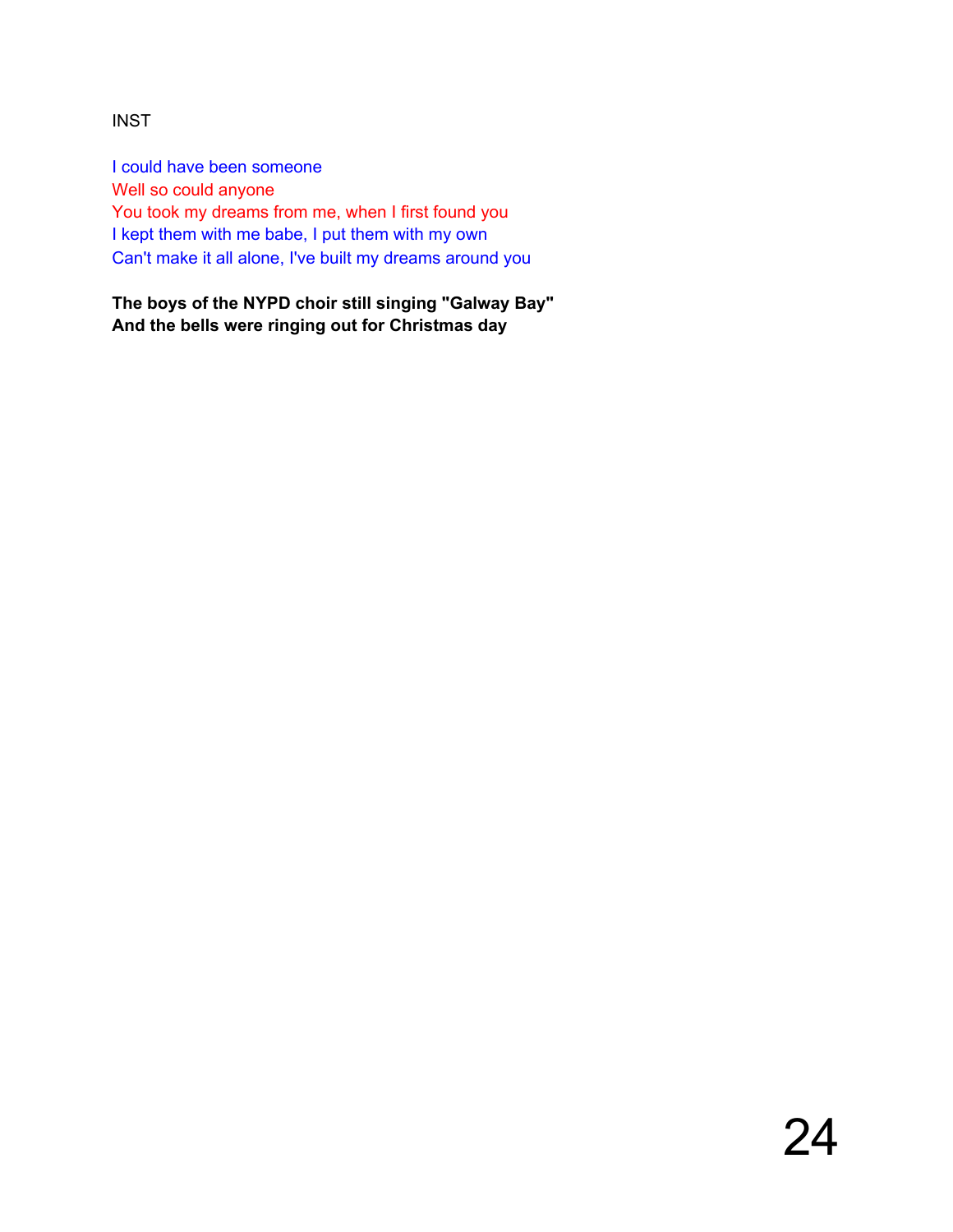#### THE TWELVE DAYS OF CHRISTMAS

On the first day of Christmas, my true love sent to me A partridge in a pear tree.

On the second day of Christm a s, my true love sent to me Two turtle doves, And a partridge in a pear tree.

On the third day of Christmas, my true love sent to me Three French hens, Two turtle doves, And a partridge in a pear tree.

On the fourth day of Christmas, my true love sent to me Four calling birds, Three French hens, Two turtle doves, And a partridge in a pear tree.

On the fifth day of Christmas, my true love sent to me Five gold rings, Four calling birds, Three French hens, Two turtle doves, And a partridge in a pear tree.

On the sixth day of Christmas, my true love sent to me Six geese a-laying, Five gold rings, Four calling birds, Three French hens, Two turtle doves, And a partridge in a pear tree.

On the seventh day of Christmas, my true love sent to me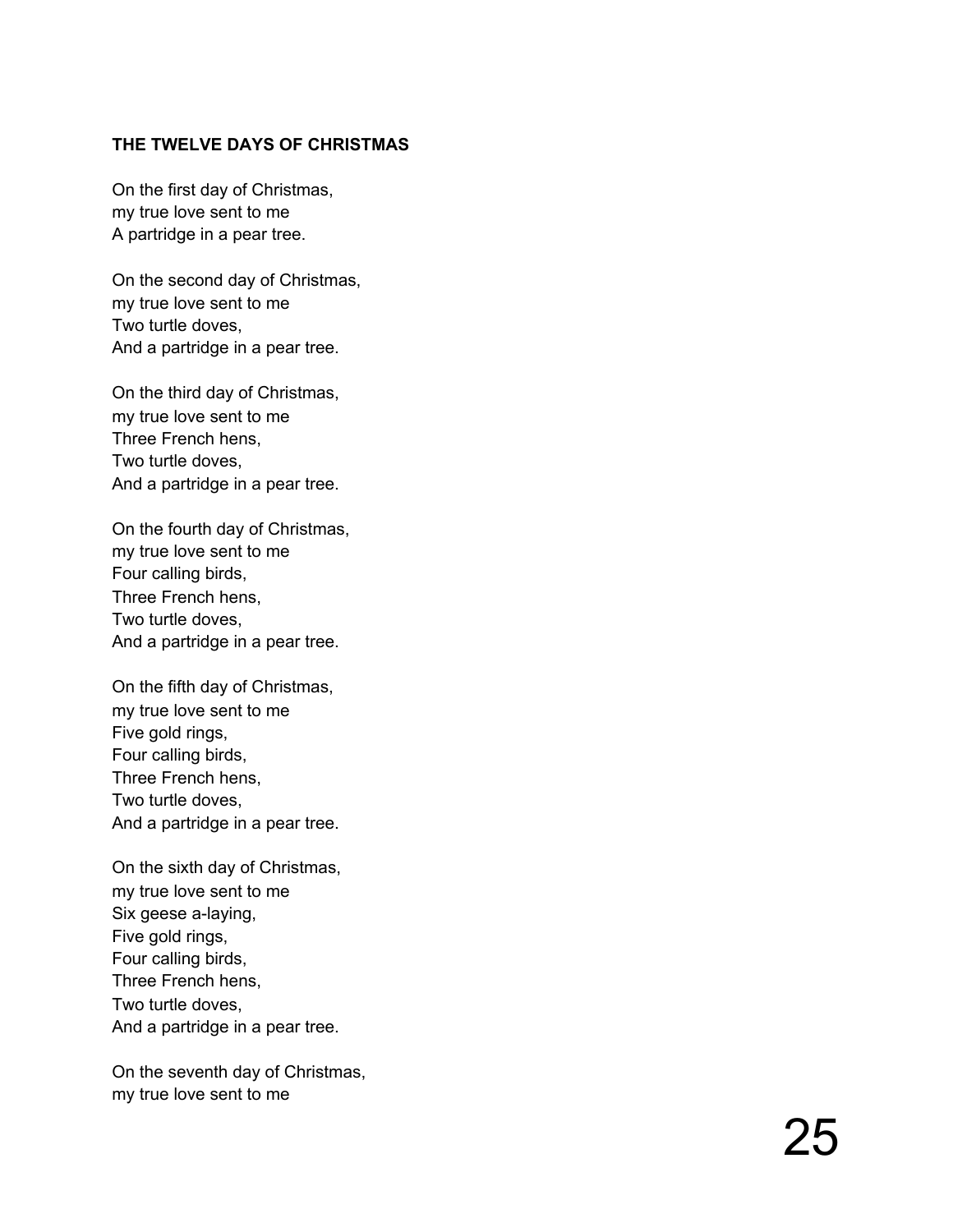Seven swans a-swimming, Six geese a-laying, Five gold rings, Four calling birds, Three French hens, Two turtle doves, And a partridge in a pear tree.

On the eighth day of Christma s, my true love sent to me Eight maids a-milking, Seven swans a-swimming, Six geese a-laying, Five gold rings, Four calling birds, Three French hens, Two turtle doves, And a partridge in a pear tree.

On the ninth day of Christmas, my true love sent to me Nine ladies dancing, Eight maids a-milking, Seven swans a-swimming, Six geese a-laying, Five gold rings, Four calling birds, Three French hens, Two turtle doves, And a partridge in a pear tree.

On the tenth day of Christmas, my true love sent to me Ten lords a-leaping, Nine ladies dancing, Eight maids a-milking, Seven swans a-swimming, Six geese a-laying, Five gold rings, Four calling birds, Three French hens, Two turtle doves, And a partridge in a pear tree.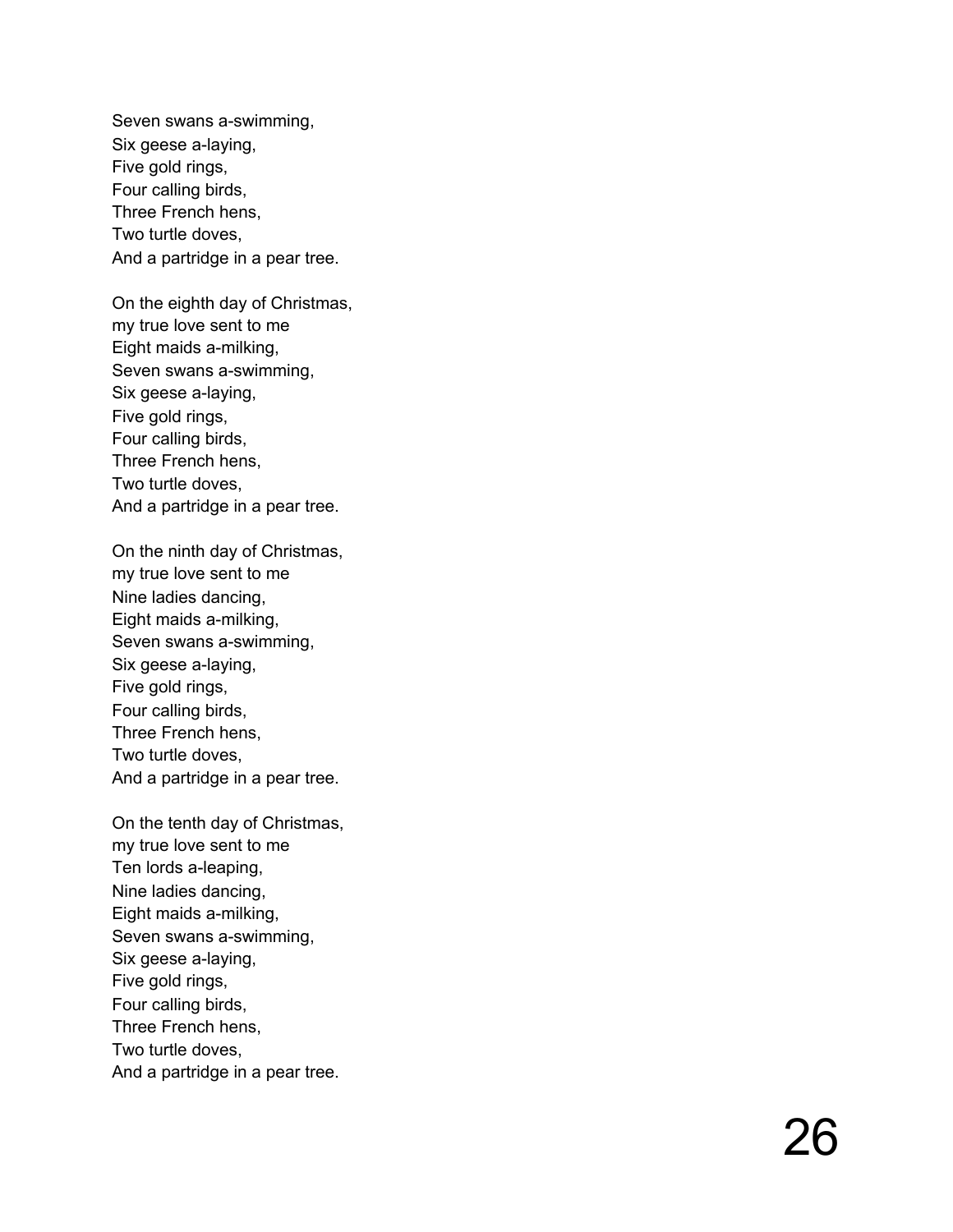On the eleventh day of Christmas, my true love sent to me Eleven pipers piping, Ten lords a-leaping, Nine ladies dancing, Eight maids a-milking, Seven swans a-swimming, Six geese a-laying, Five gold rings, Four calling birds, Three French hens, Two turtle doves, And a partridge in a pear tree.

On the twelfth day of Christmas, my true love sent to me Twelve drummers drumming, Eleven pipers piping, Ten lords a-leaping, Nine ladies dancing, Eight maids a-milking, Seven swans a-swimming, Six geese a-laying, Five gold rings, Four calling birds, Three French hens, Two turtle doves, And a partridge in a pear tree!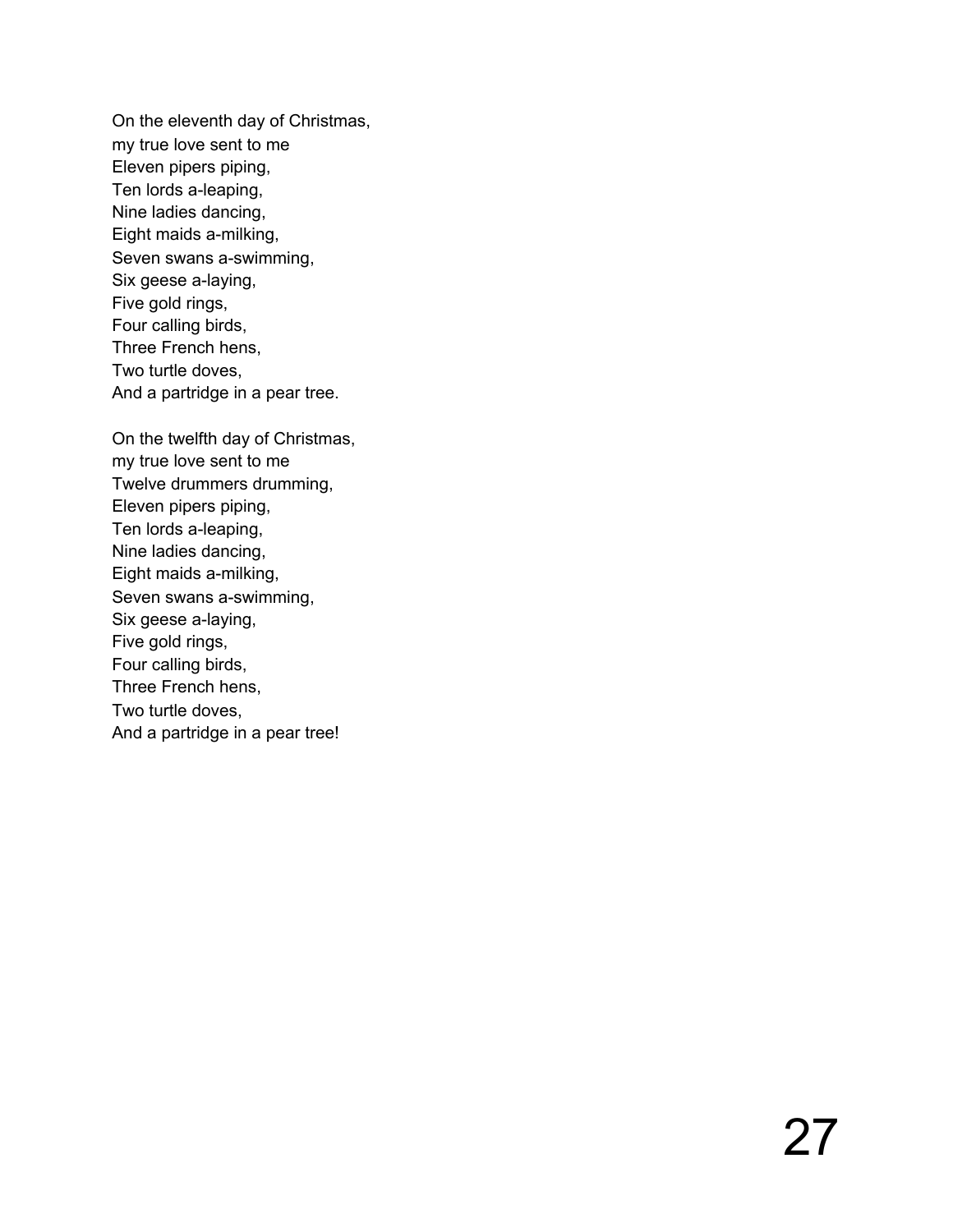#### **STEP INTO CHRISTMAS**

Elton John

Welcome to my Christmas song I'd like to thank you for the year So I'm sending you this Christmas card To say it's nice to have you here I'd like to sing about all the things Your eyes and mind can see So hop aboard the turntable Oh step into Christmas with me

**Step into Christmas Let's join together We can watch the snow fall forever and ever Eat, drink and be merry Come along with me Step into Christmas The admission's free**

Take care in all you do next year And keep smiling through the days If we can help to entertain you Oh we will find the ways So merry Christmas one and all There's no place I'd rather be Than asking you if you'd oblige Stepping into Christmas with me

**Step into Christmas Let's join together We can watch the snow fall forever and ever Eat, drink and be merry Come along with me Step into Christmas The admission's free**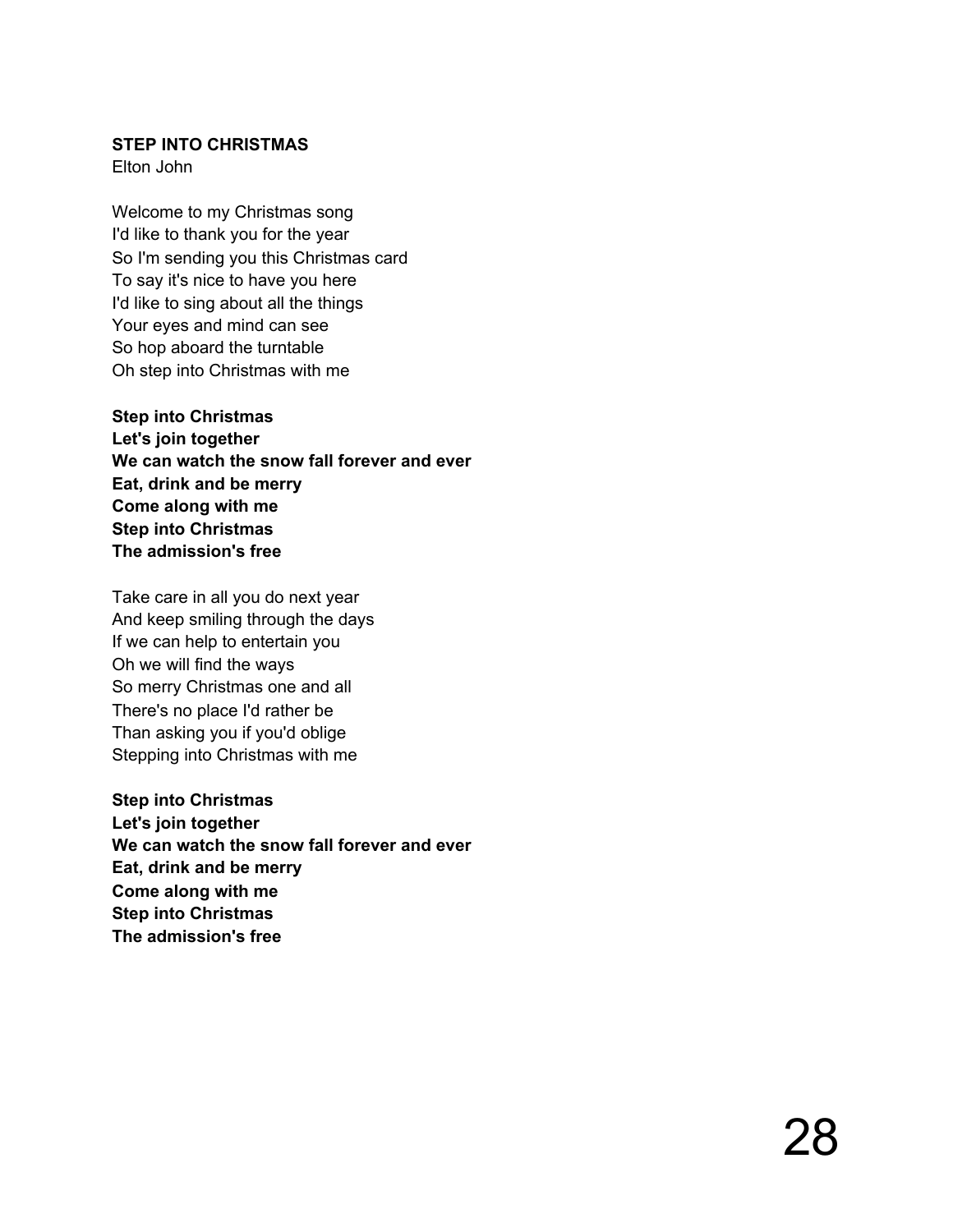#### **HOLLY JOLLY CHRISTMAS**

Michael Buble

Have a holly jolly Christmas It's the best time of the year Now I don't know if there'll be snow But have a cup of cheer

Have a holly jolly Christmas And when you walk down the street Say hello to friends you know And everyone you meet

Ho ho the mistletoe Is hung where you can see Somebody waits for you Kiss her once for me

Have a holly jolly Christmas And in case you didn't hear Oh by golly have a holly jolly Christmas This year

Ho ho the mistletoe Is hung where you can see Somebody waits for you Kiss her once for me

Have a holly jolly Christmas And in case you didn't hear Oh by golly have a holly jolly Christmas This year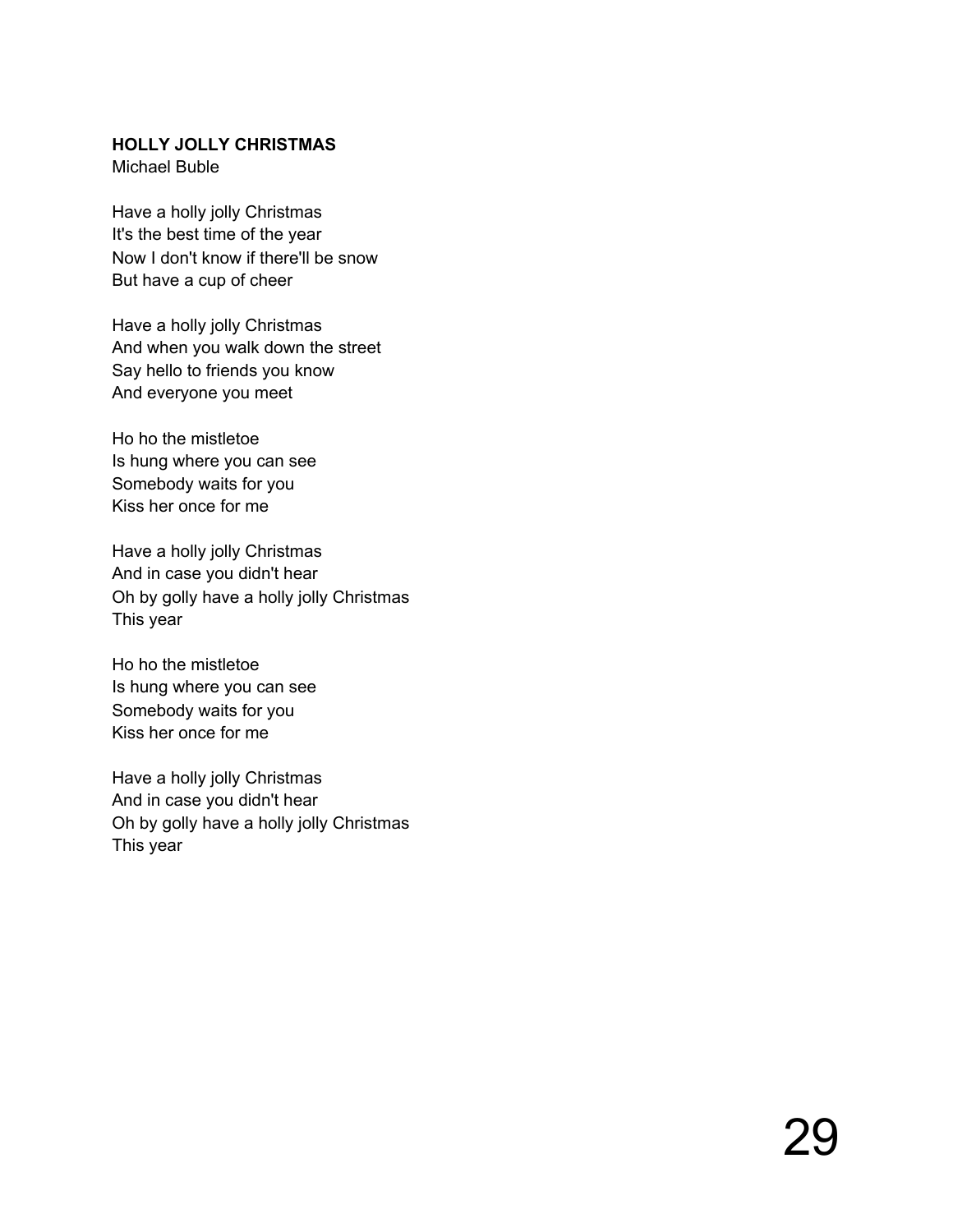#### **FROSTY THE SNOWMAN**

Frosty the snowman was a jolly happy soul, With a corncob pipe and a button nose and two eyes made out of coal. Frosty the snowman is a fairy tale, they say, He was made of snow but the children know How he came to life one day.

There must have been some magic in that old silk hat they found. For when they placed it on his head he began to dance around

Oh, Frosty the snowman, was alive as he could be, And the children say he could laugh and play Just the same as you and me.

*Thumpetty thump thump, thumpety thump thump, Look at Frosty go. Thumpetty thump thump, thumpety thump thump, Over the hills of snow*

Frosty the snowman knew the sun was hot that day, So he said, "Let's run and we'll have some fun Now before I melt away." Down to the village, with a broomstick in his hand, Running here and there all around the square saying, Catch me if you can.

He led them down the streets of town right to the traffic cop. And he only paused a moment when, he heard him holler "Stop!"

For Frosty the snow man had to hurry on his way, But he waved goodbye saying, "Don't you cry, I'll be back again some day."

*Thumpetty thump thump, thumpety thump thump, Look at Frosty go. Thumpetty thump thump, thumpety thump thump, Over the hills of snow*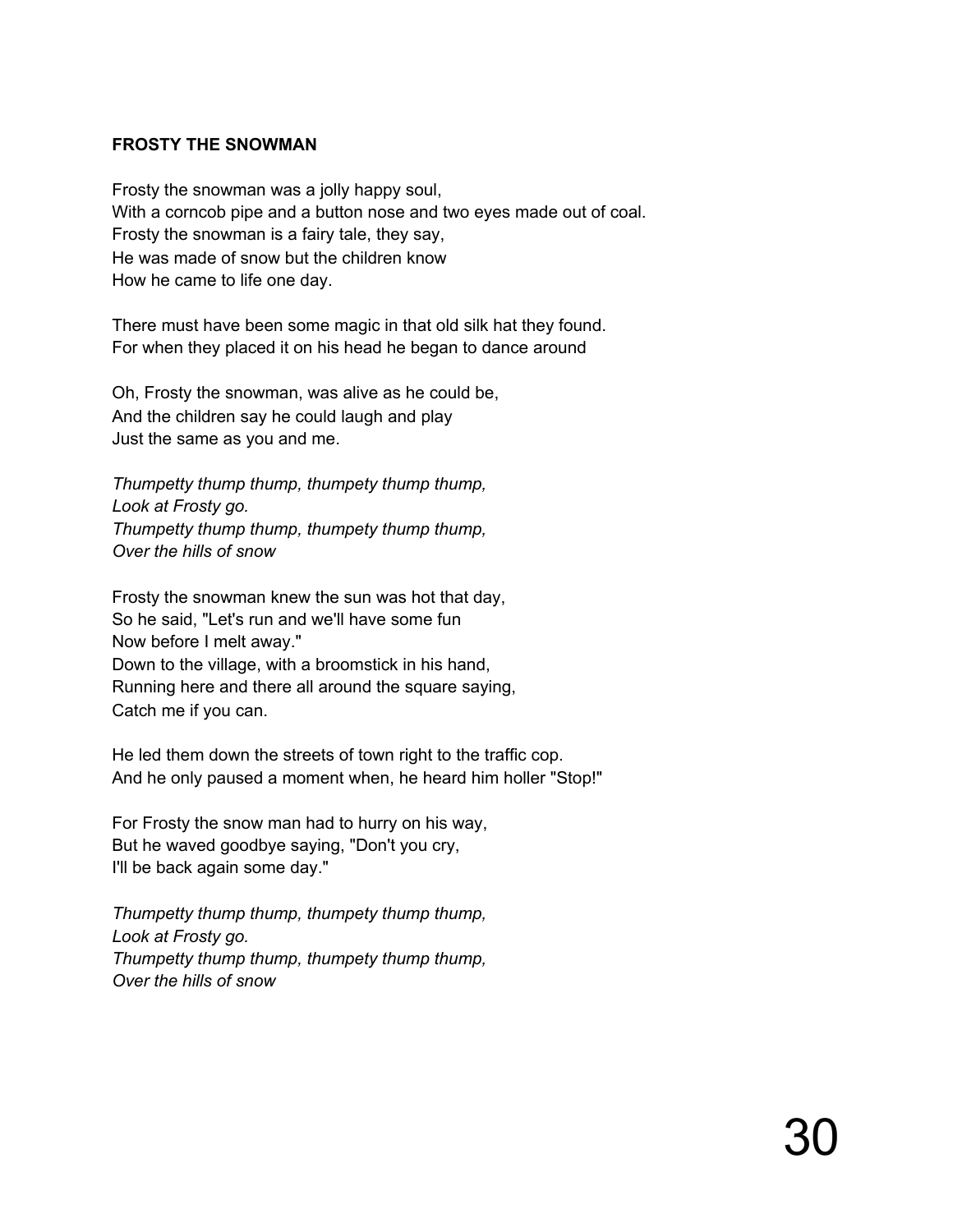#### **MISTLETOE & WINE**

The child is a King, the Carolers sing, The old is past, there's a new beginning. Dreams of Santa, dreams of snow, Fingers numb, faces aglow.

**Christmas time, Mistletoe and Wine Children singing Christian rhyme With logs on the fire and gifts on the tree A time to rejoice in the good that we see**

A time for living, a time for believing A time for trusting, not deceiving, Love and laughter and joy ever after Ours for the taking, just follow the master.

**Christmas time, Mistletoe and Wine Children singing Christian rhyme With logs on the fire and gifts on the tree A time to rejoice in the good that we see**

Silent night, holy night

Its a time for giving, a time for getting, A time for forgiving and for forgetting Christmas is love, Christmas is peace, A time for hating and fighting to cease.

**Christmas time, Mistletoe and Wine Children singing Christian rhyme With logs on the fire and gifts on the tree A time to rejoice in the good that we see**